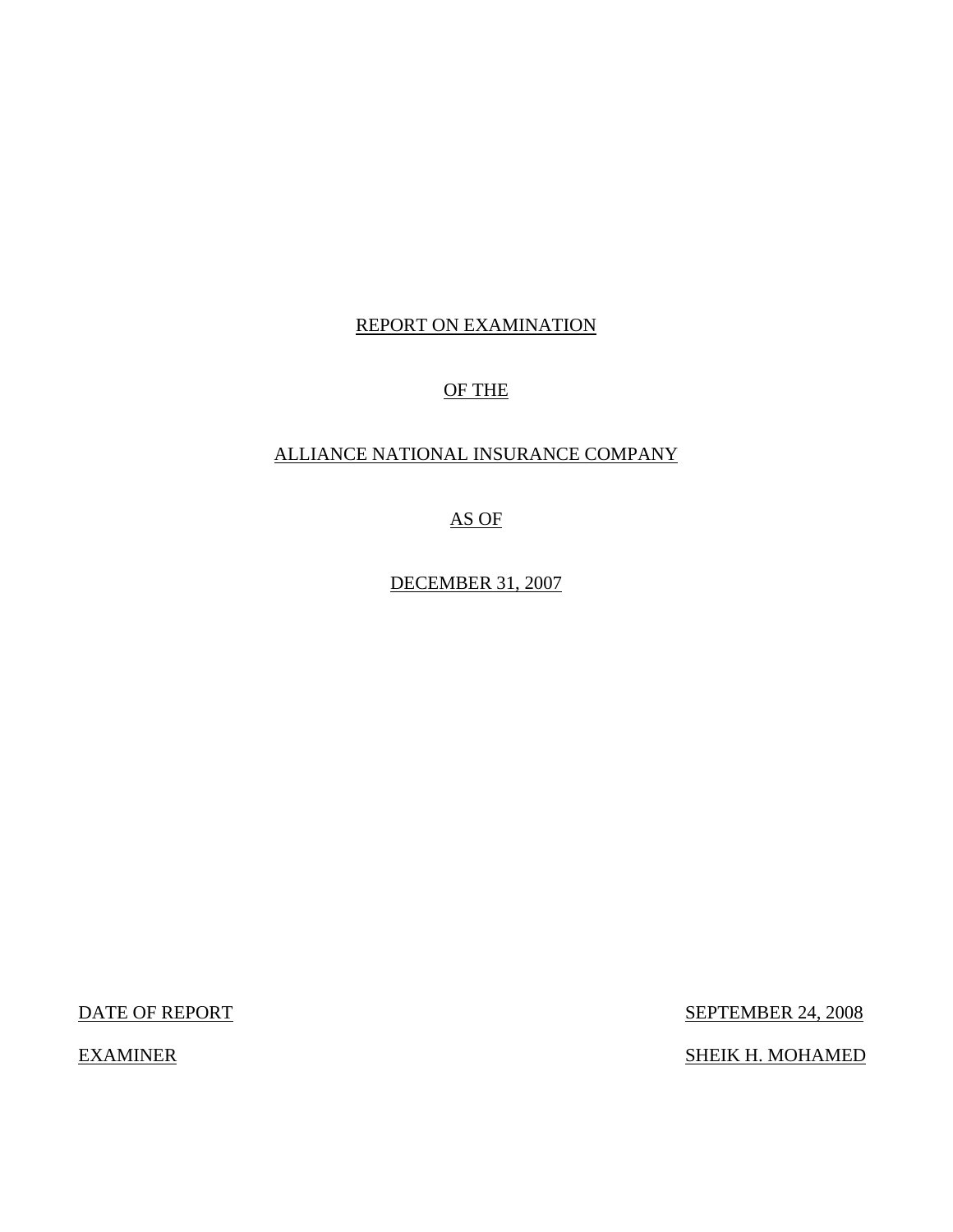# TABLE OF CONTENTS

# ITEM NO. PAGE NO.

| $\mathbf{1}$ | Scope of examination                                                                                                                                             | $\overline{2}$                                                   |
|--------------|------------------------------------------------------------------------------------------------------------------------------------------------------------------|------------------------------------------------------------------|
| 2.           | Description of Company                                                                                                                                           | 3                                                                |
|              | A. Management<br>B. Territory and plan of operation<br>C. Reinsurance<br>D. Holding company system<br>E. Significant operating ratios<br>F. Accounts and records | $\overline{4}$<br>5<br>6<br>$\overline{\mathcal{L}}$<br>12<br>12 |
| 3.           | <b>Financial statements</b>                                                                                                                                      | 18                                                               |
|              | A. Balance sheet<br>B. Underwriting and investment exhibit                                                                                                       | 18<br>19                                                         |
| 4.           | Cash                                                                                                                                                             | 20                                                               |
| 5.           | Receivable under high deductible policies                                                                                                                        | 21                                                               |
| 6.           | Losses and loss adjustment expenses                                                                                                                              | 21                                                               |
| 7.           | Ceded reinsurance premiums payable                                                                                                                               | 21                                                               |
| 8.           | Amounts withheld or retained by company for account of others                                                                                                    | 22                                                               |
| 9.           | Loss portfolio transfer                                                                                                                                          | 22                                                               |
| 10.          | Market conduct activities                                                                                                                                        | 22                                                               |
| 11.          | Compliance with prior report on examination                                                                                                                      | 22                                                               |
| 12.          | Summary of comments and recommendations                                                                                                                          | 24                                                               |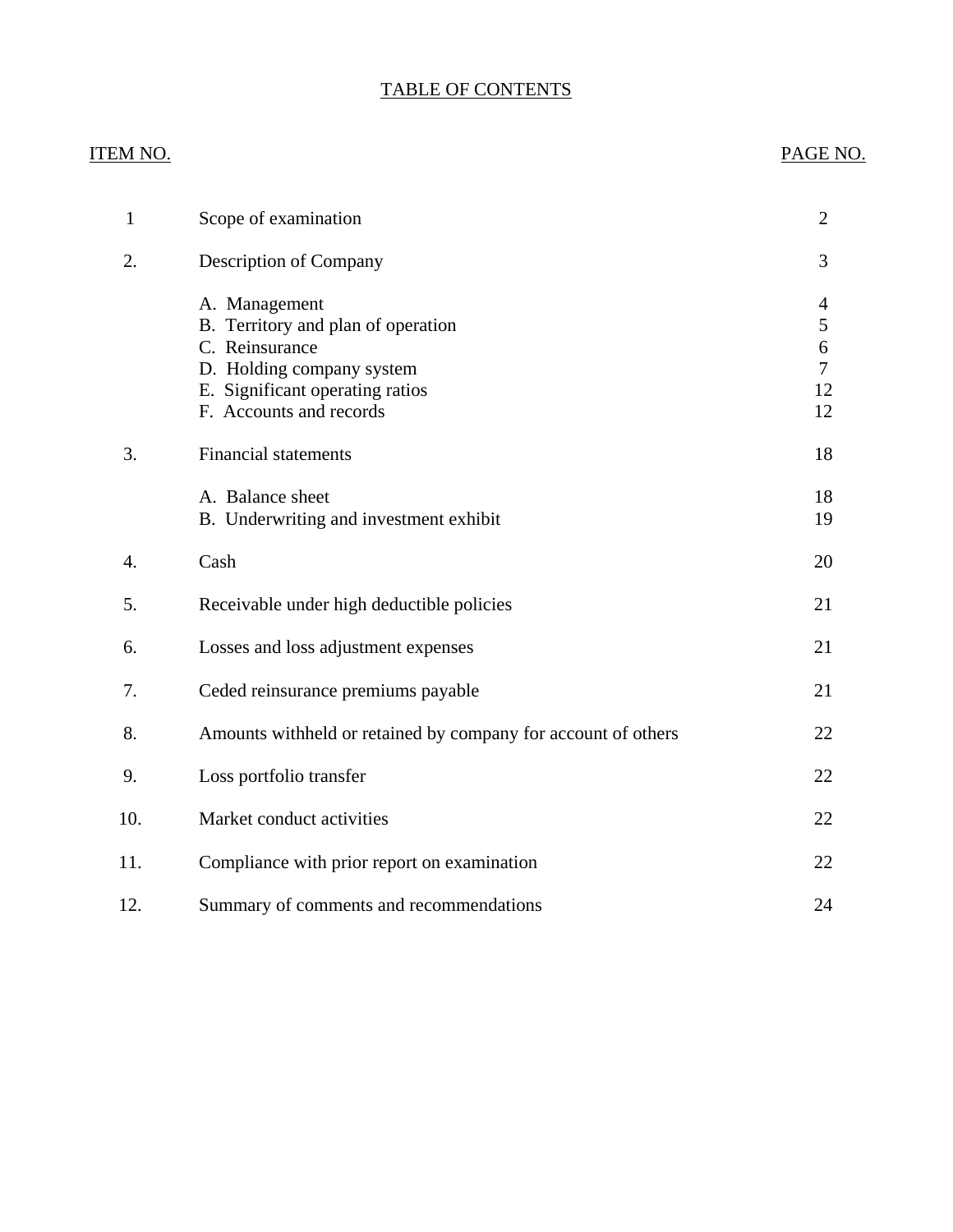

STATE OF NEW YORK INSURANCE DEPARTMENT 25 BEAVER STREET NEW YORK, NEW YORK 10004

September 24, 2008

Mr. Eric R. Dinallo Superintendent of Insurance Albany, New York 12257

Sir:

Pursuant to the requirements of the New York Insurance Law, and in compliance with the instructions contained in Appointment Number 22733 dated January 15, 2008 attached hereto, I have made an examination into the condition and affairs of Alliance National Insurance Company as of December 31, 2007, and submit the following report thereon.

Wherever the designations "the Company" or "ANIC" appear herein without qualification, they should be understood to indicate Alliance National Insurance Company.

Wherever the term "Department" appears herein without qualification, it should be understood to mean the New York Insurance Department.

The examination was conducted at the Company's administrative offices located at 220 W Germantown Pike Suite 240, Plymouth Meeting, PA 19462.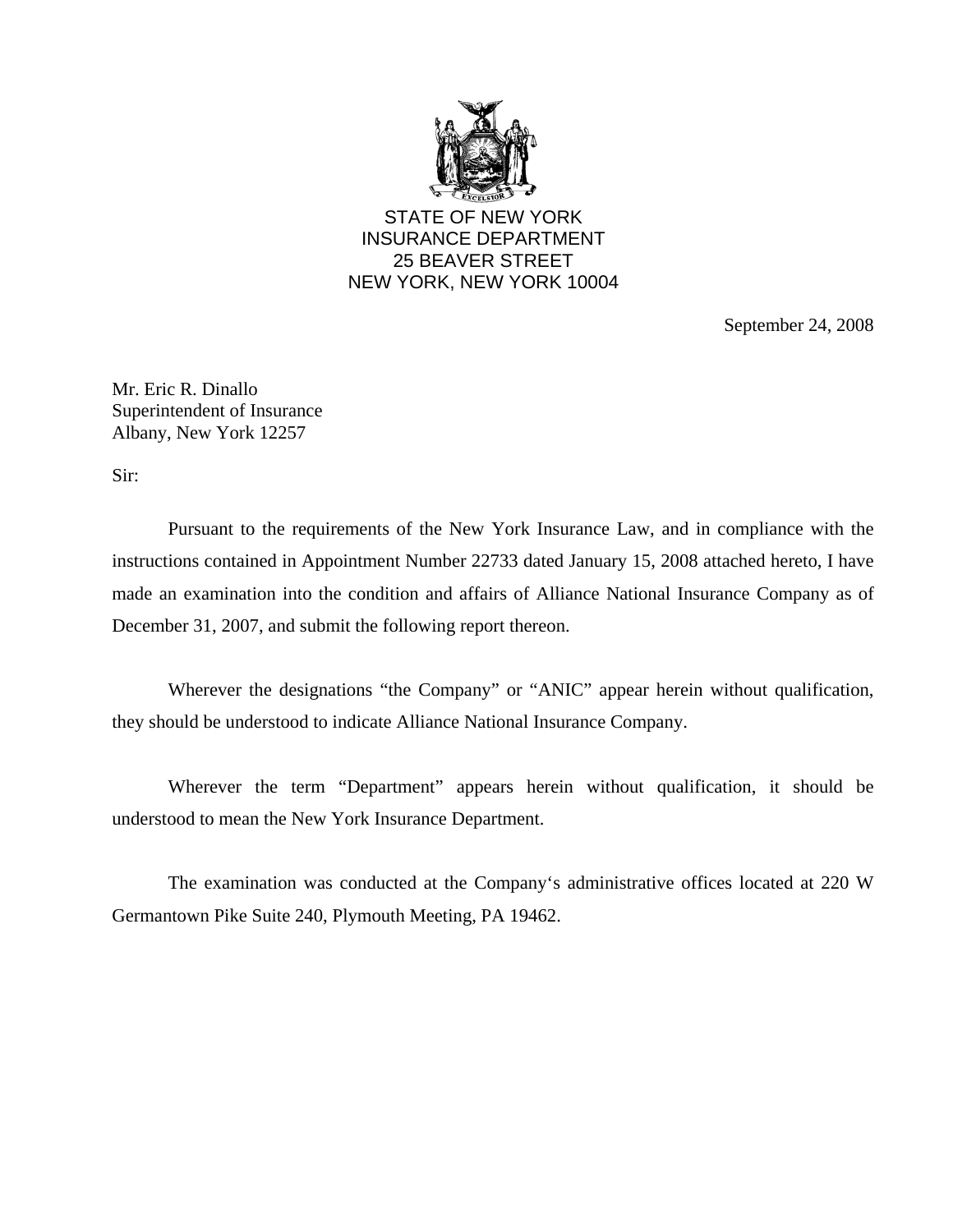<span id="page-3-0"></span>The previous examination was conducted as of December 31, 2003. This examination covered the four-year period from January 1, 2004 through December 31, 2007. Transactions occurring subsequent to this period were reviewed where deemed appropriate by the examiner.

The examination comprised a verification of assets and liabilities as of December 31, 2007. The examination included a review of income, disbursements and company records deemed necessary to accomplish such analysis or verification and utilized, to the extent considered appropriate, work performed by the Company's independent certified public accountants ("CPA"). A review or audit was also made of the following items as called for in the Examiners Handbook of the National Association of Insurance Commissioners ("NAIC"):

> History of Company Management and control Corporate records Fidelity bond and other insurance Territory and plan of operation Growth of Company Business in force by states Loss experience Reinsurance Accounts and records Financial statements

A review was also made to ascertain what action was taken by the Company with regard to comments and recommendations contained in the prior report on examination.

This report on examination is confined to financial statements and comments on those matters, which involve departures from laws, regulations or rules, or which are deemed to require explanation or description.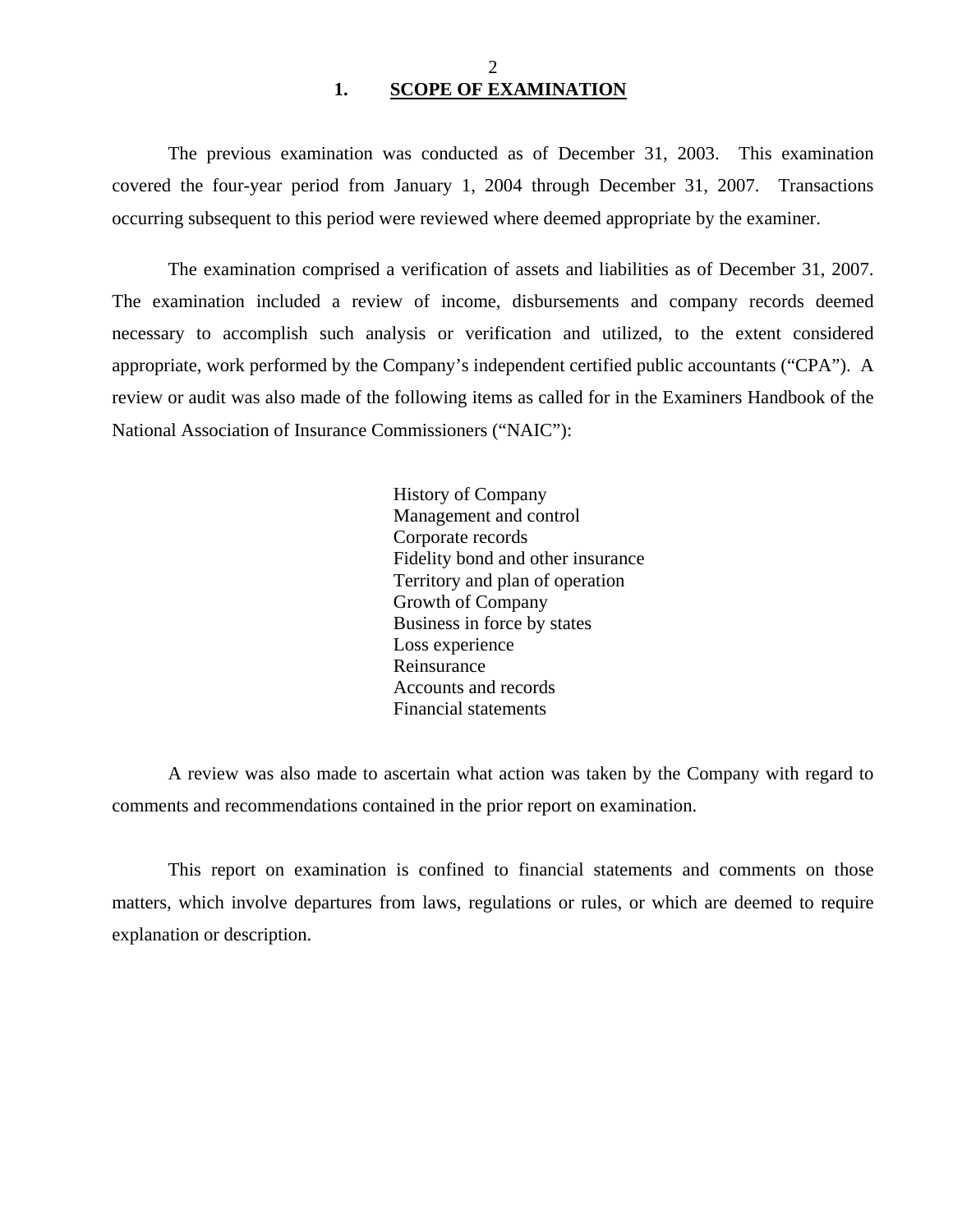The Company was incorporated under the laws of the State of New York in 1914, under the name of Utilities Mutual Insurance Company. It became licensed on July 1, 1914 and commenced business on the same day.

In 2000, the Company ceased writing business and went into run-off. During 2000, the Company entered into a loss portfolio transfer agreement, whereby it transferred 100% of its outstanding loss and loss adjustment expense reserves relating to accident years 1999 and prior. Additionally, the Company entered into a 100% quota share reinsurance agreement covering business written in calendar year 2000.

Effective May 23, 2001, The Company converted from a mutual insurer to a stock property/casualty insurer pursuant to the provisions of Section 7307 of the New York Insurance Law and changed its name to UMI Insurance Company. Capital paid in at the time of conversion was \$5,000,000 consisting of 100,000 shares of common stock at \$50 par value per share. Gross paid in and contributed surplus was \$400,000, resulting from the dissolution of the special reserve fund that the Company had held pursuant to a statutory requirement for mutual insurers. In November of 2002, the Company amended its restated charter to reduce the Company's capital from \$5 million to \$1 million comprised of 20,000 shares with a par value of \$50 per share. The excess capital of \$4 million was returned to its sole shareholder, UMICO Holdings Inc.

On April 21, 2006, Alliance Risk Management, LLC (parent company of Alliance Risk Holdings, Inc., which is the parent company of UMICO Holdings, Inc.) acquired 100% control of UMI Insurance Company through a stock purchase of UMICO Holdings, Inc. The Company's name was changed to its current title at the time of its acquisition.

Capital paid in is \$1,000,000 consisting of 20,000 shares of \$50 par value per share common stock. Gross paid in and contributed surplus is \$3,182,980. Gross paid in and contributed surplus increased by \$2,782,980 during the examination period, as follows:

| <u>Year</u> | Description                                     |            | Amount      |
|-------------|-------------------------------------------------|------------|-------------|
| 2003        | Beginning gross paid in and contributed surplus |            | \$400,000   |
| 2005        | Surplus contribution                            | \$ 302,980 |             |
| 2006        | Surplus contribution                            | 2,480,000  |             |
|             | <b>Total Surplus Contributions</b>              |            | 2,782,980   |
| 2007        | Ending gross paid in and contributed surplus    |            | \$3,182,980 |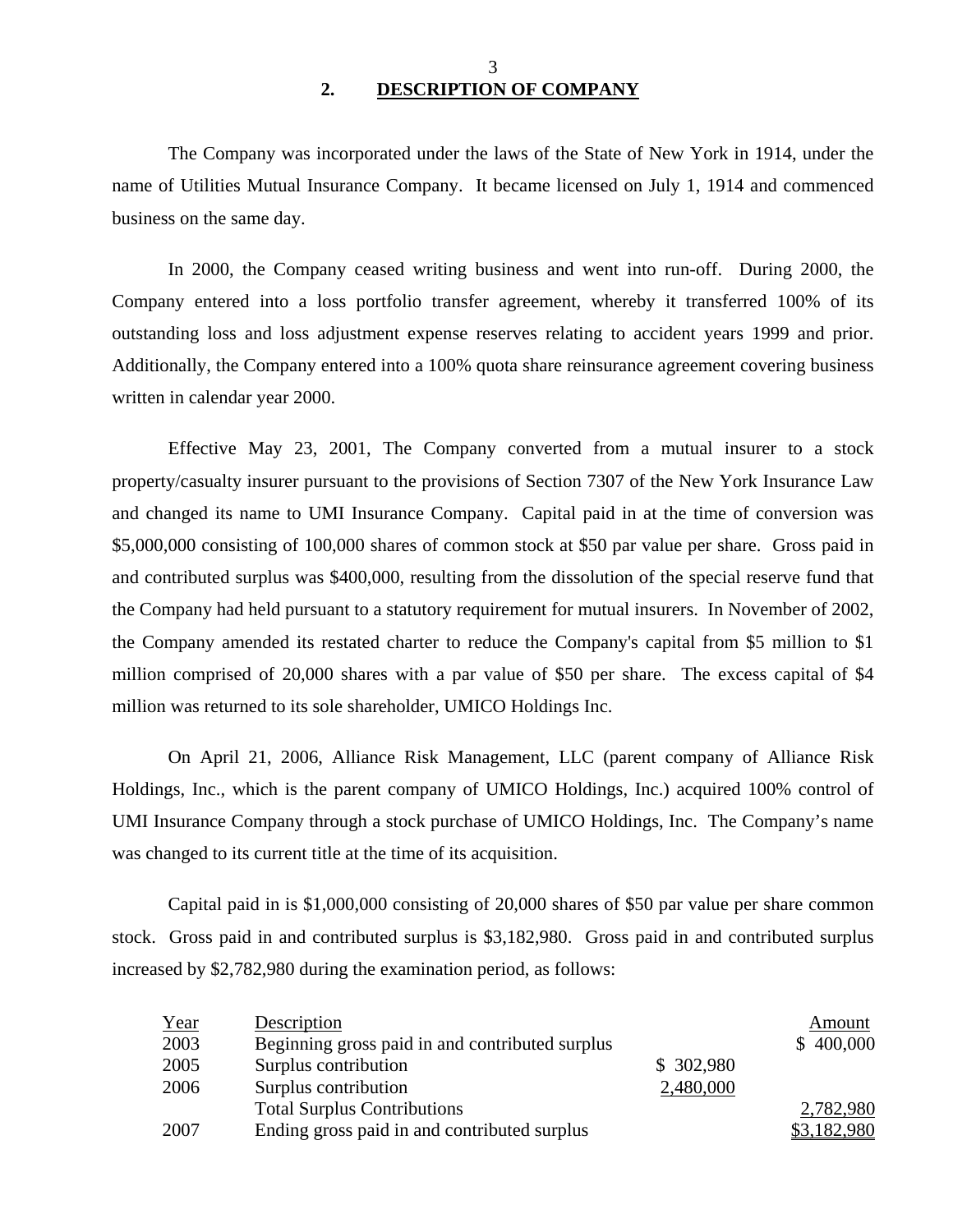#### <span id="page-5-0"></span>A. Management

Pursuant to the Company's charter and by-laws, management of the Company is vested in a board of directors consisting of not less than thirteen or more than nineteen members. At December 31, 2007, the board of directors was comprised of the following fourteen members:

Name and Residence

Hugh James Agnew Flourtown, PA

Linda Sue Agnew Farmingdale, NY

Charles Douglas Barber Villanova, PA

Brian Bonar Escondido, CA

Eric Kurtis Bossard Lansdale, PA

Randall Edward Dyen Raynham, MA

Kevin Joseph Kelly Drexel Hill, PA

Peter Grant Klein New York, NY

Mark Daniel Lunney Fort Washington, PA

Frederick Ike Milbert Elkins Park, PA

Joseph Gregory Shockey Lake Forrest, IL

Randall Paul Siko Drexel Hill, PA

Robert James Wilkin Jr. North Wales, PA

#### Principal Business Affiliation

President and Chief Executive Officer, Alliance National Insurance Company

Partner, Jaspan Schlesinger Hoffman, LLC

President, Green Tree Perpetual Assurance Company

Chairman and Chief Executive Officer, Dalrada Financial Group

Part Owner, Alliance Risk Management, LLC

Retired

Owner, Kelly and Associates

Real Estate Developer, Fildelco Realty Group

President, UnionONE Insurance Group, LLC

Board Member, Alliance National Insurance Company

Chief Executive Officer, Bank Direct Capital Finance

President, Archway Insurance Services, LLC

Retired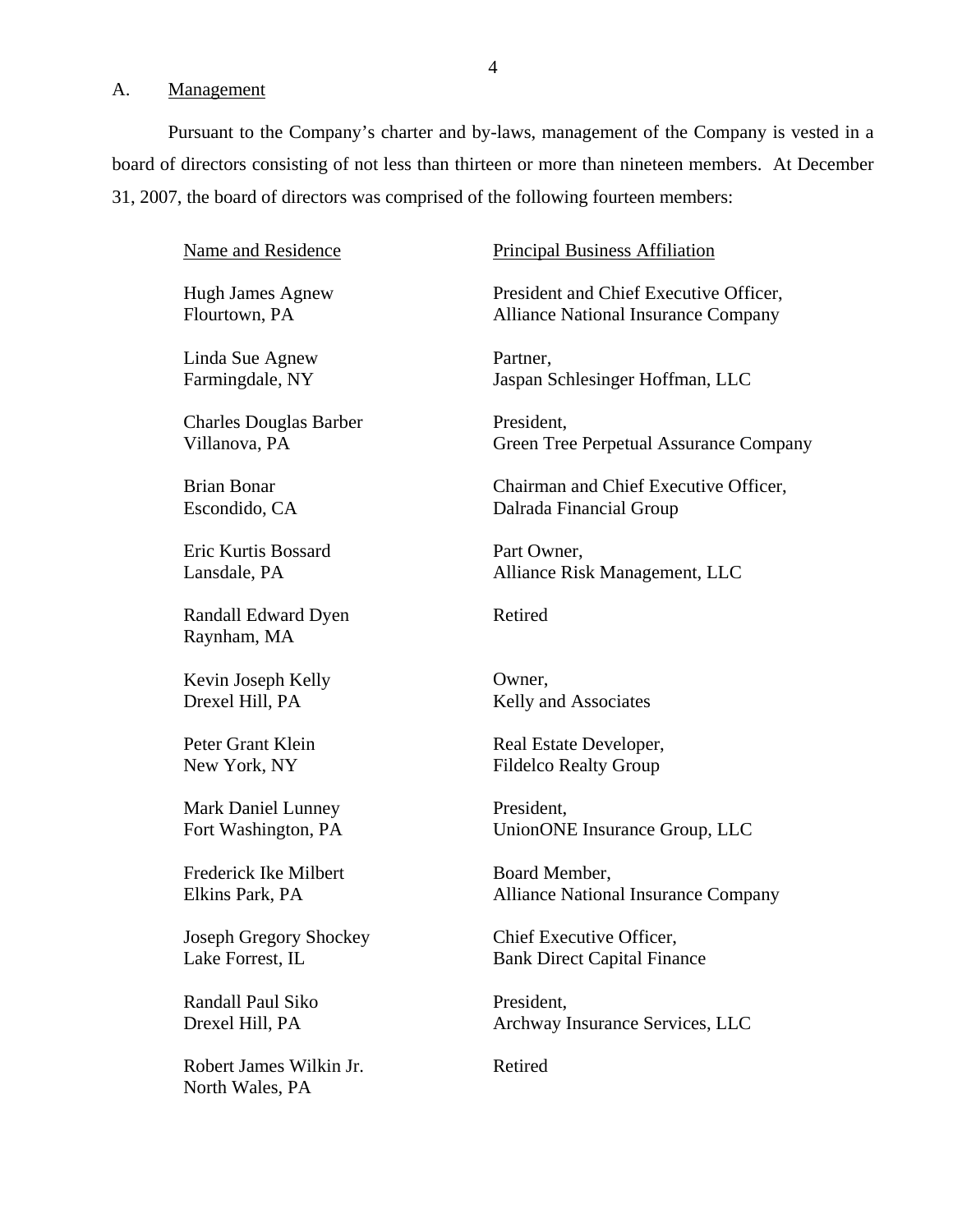5 Principal Business Affiliation

Michael Richard Yach Assistant Vice President, Havertown, PA Archway Insurance Services, LLC

A review of the minutes of the board of directors' meetings held during the examination period indicated that the meetings were generally well attended and each board member has an acceptable record of attendance.

Conflict of interest statements signed by officers and directors of the Company for years 2006 and 2007 were not available for review. It is recommended that the Company maintain signed conflict of interest statements at its home office for each year subject to examination.

As of December 31, 2007, the principal officers of the Company were as follows:

Name Title Hugh James Agnew Kevin Joseph Kelly President and Chief Executive Officer Secretary

#### B. Territory and Plan of Operation

As of December 31, 2007, the Company was licensed to write business in New York, New Jersey and Pennsylvania.

As of the examination date, the Company was authorized to transact the kinds of insurance as defined in the following numbered paragraphs of Section 1113(a) of the New York Insurance Law:

| Paragraph | Line of Business                               |
|-----------|------------------------------------------------|
| 12.       | Collision                                      |
| 13        | Personal injury liability                      |
| 14        | Property damage liability                      |
| 15        | Workers' compensation and employers' liability |

Based on the lines of business for which the Company is licensed and the Company's current capital structure, and pursuant to the requirements of Articles 13 and 41 of the New York Insurance Law, the Company is required to maintain a minimum surplus to policyholders in the amount of \$1,300,000.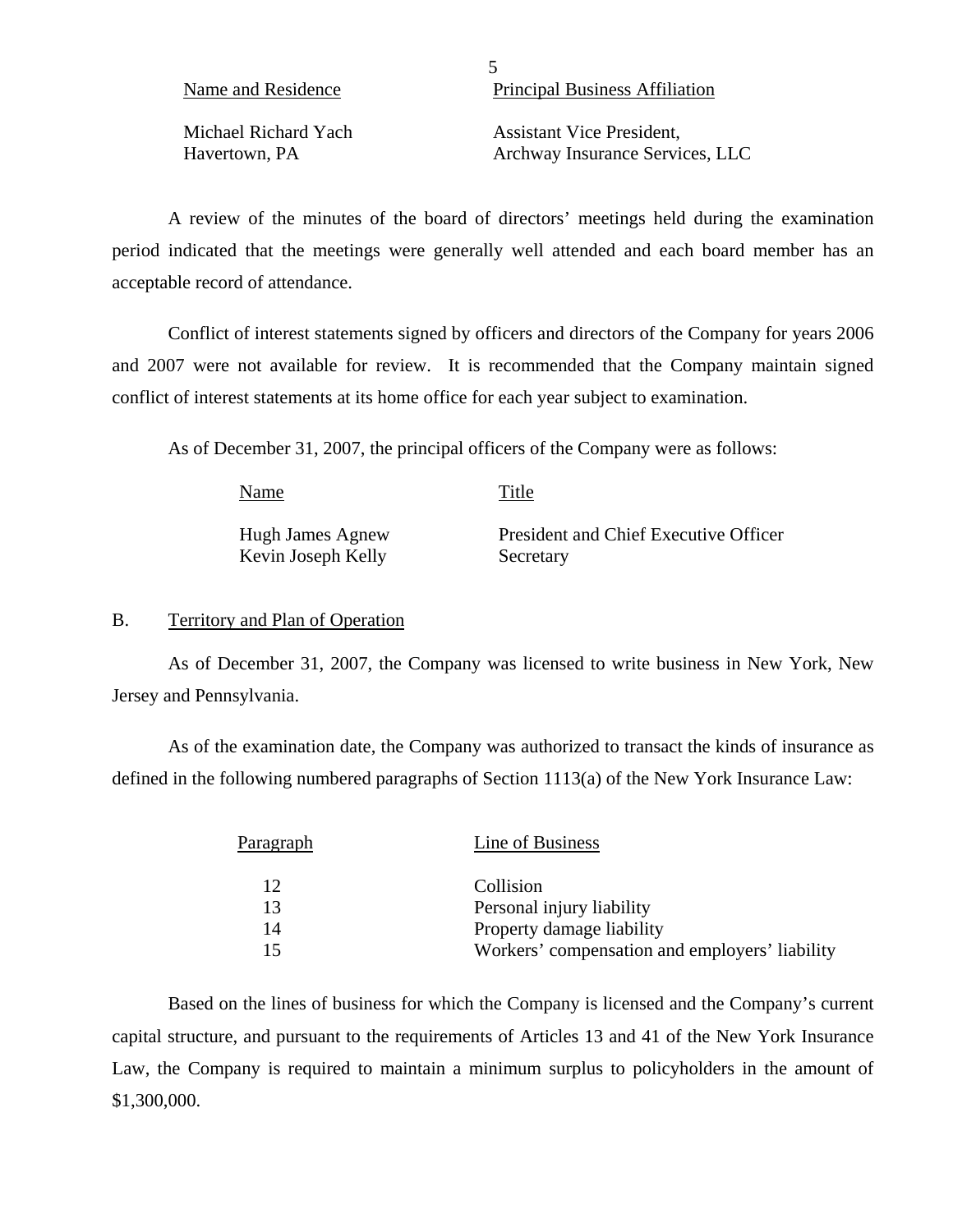The following schedule shows the direct premiums written by the Company both in total and in New York for the period under examination:

| Calendar Year New York State | <b>Total United States</b> | Premiums written in New York State as<br>a percentage of United States Premium |
|------------------------------|----------------------------|--------------------------------------------------------------------------------|
| \$0                          | (12,294)<br>S.             | $0.00\%$                                                                       |
| \$0                          |                            | $0.00\%$                                                                       |
| \$0                          | \$1,536,954                | $0.00\%$                                                                       |
| \$0                          | \$1,763,224                | $0.00\%$                                                                       |
|                              |                            |                                                                                |

At December 31, 2007, the Company wrote insurance through an exclusive arrangement with Archway Insurance Services, LLC. The Company's predominate line of business is a workers' compensation large deductible program which accounted for 100% of the Company direct written premiums.

#### C. Reinsurance

Assumed reinsurance accounted for eighteen percent of the Company's gross premium written at December 31, 2007. The Company's assumed reinsurance program consists mainly of participation in various mandated pools. The Company utilizes reinsurance accounting as defined in NAIC Accounting Practices and Procedures Manual, Statements of Statutory Accounting Principles ("SSAP") No. 62 for all of its assumed reinsurance business.

The company has structured its ceded reinsurance program to limit its maximum exposure on any one occurrence. The Company's reinsurance program attaches at \$1,000,000 for any workers' compensation loss on a per occurrence basis subject to a \$10,000,000 maximum. The Company currently only writes workers' compensation insurance policies. A majority of the reinsurance is assumed by Lloyd's of London participants and authorized reinsurers assume 82.5% of the reinsurance program.

It is the Company's policy to obtain the appropriate collateral for its cessions to unauthorized reinsurers. Letters of credit obtained by the Company to take credit for cessions to unauthorized reinsurers were reviewed for compliance with Department Regulations 133. No exceptions were noted.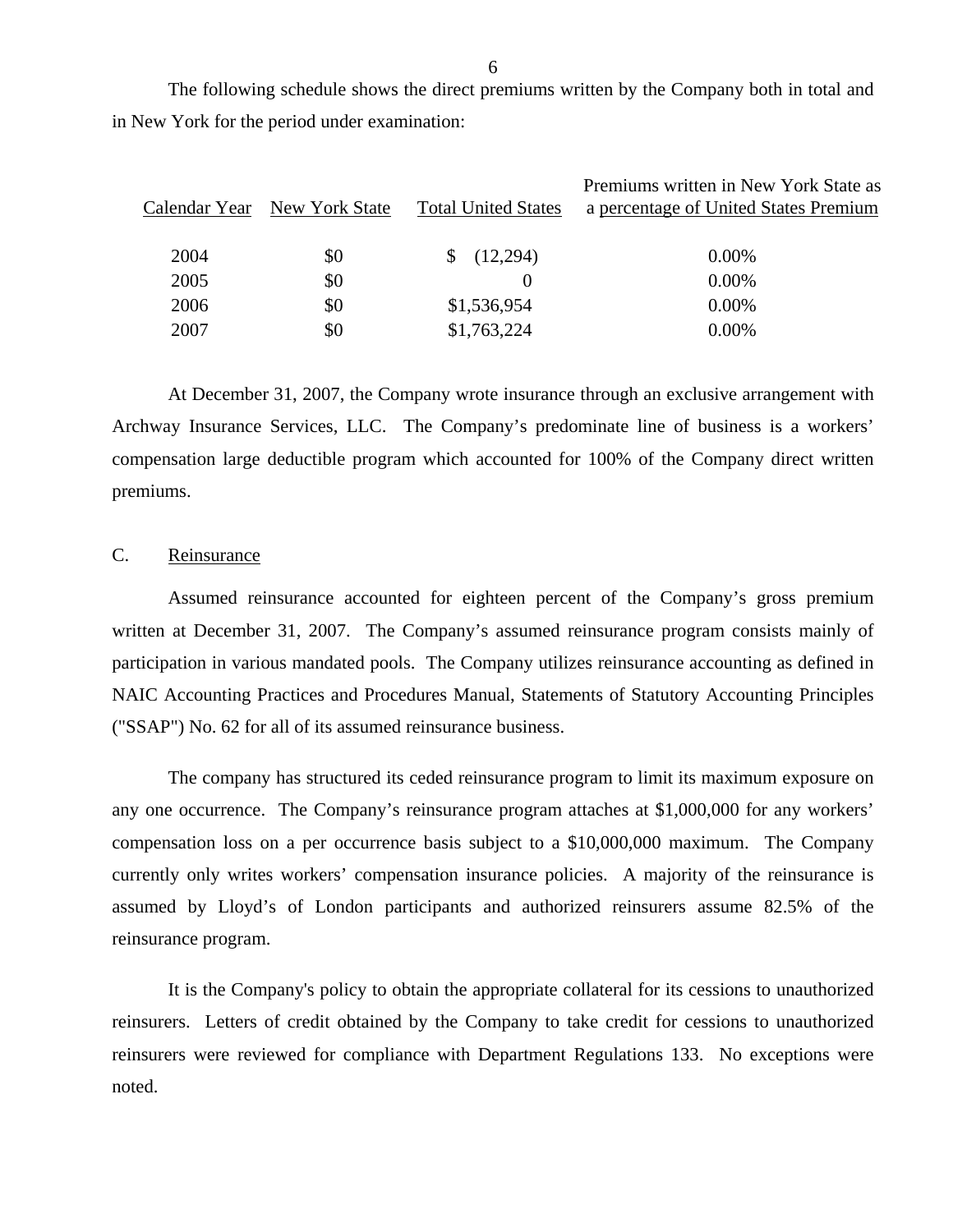<span id="page-8-0"></span>All ceded reinsurance agreements in effect as of the examination date were reviewed and found to contain the required clauses, including an insolvency clause meeting the requirements of Section 1308 of the New York Insurance Law.

Examination review of the Schedule F data reported by the Company in its filed annual statement was found to accurately reflect its reinsurance transactions. Additionally, management has represented that all material ceded reinsurance agreements transfer both underwriting and timing risk as set forth in SSAP No. 62. Representations were supported by appropriate risk transfer analyses and an attestation from the Company's chief executive officer pursuant to NAIC Annual Statement instructions.

Additionally, examination review did not identify any finite reinsurance agreements. All ceded reinsurance agreements were accounted for utilizing reinsurance accounting as set forth in SSAP No. 62, except for the loss portfolio transfer which was accounted for as retroactive reinsurance.

#### Loss Portfolio Transfer

During 2000, the Company entered into a loss portfolio transfer agreement whereby the Company ceded 100% of its outstanding loss and loss adjustment expense reserves relating to accident years 1999 and prior. The claims covered by this agreement are handled by an independent third party administrator. The Company transferred \$67,334,000 in liabilities for a consideration of \$71,570,696; the agreement provides coverage up to a maximum aggregate amount of \$123 million. As of December 31, 2007, the Company had approximately \$22 million of coverage remaining under the agreement. The Company reported a contra-liability in the amount of \$45.3 million relating to this agreement as of December 31, 2007. The agreement is accounted for pursuant to the provisions of Department Regulation 108, which governs loss portfolio transfer agreements effective prior to January 1, 2001.

#### D. Holding Company System

The Company is 100% owned by UMICO Holdings, a New York corporation, which is 100% owned by Alliance Risk Holdings, Inc., a Pennsylvania corporation, which is ultimately controlled by Alliance Risk Management LLC, a Pennsylvania corporation.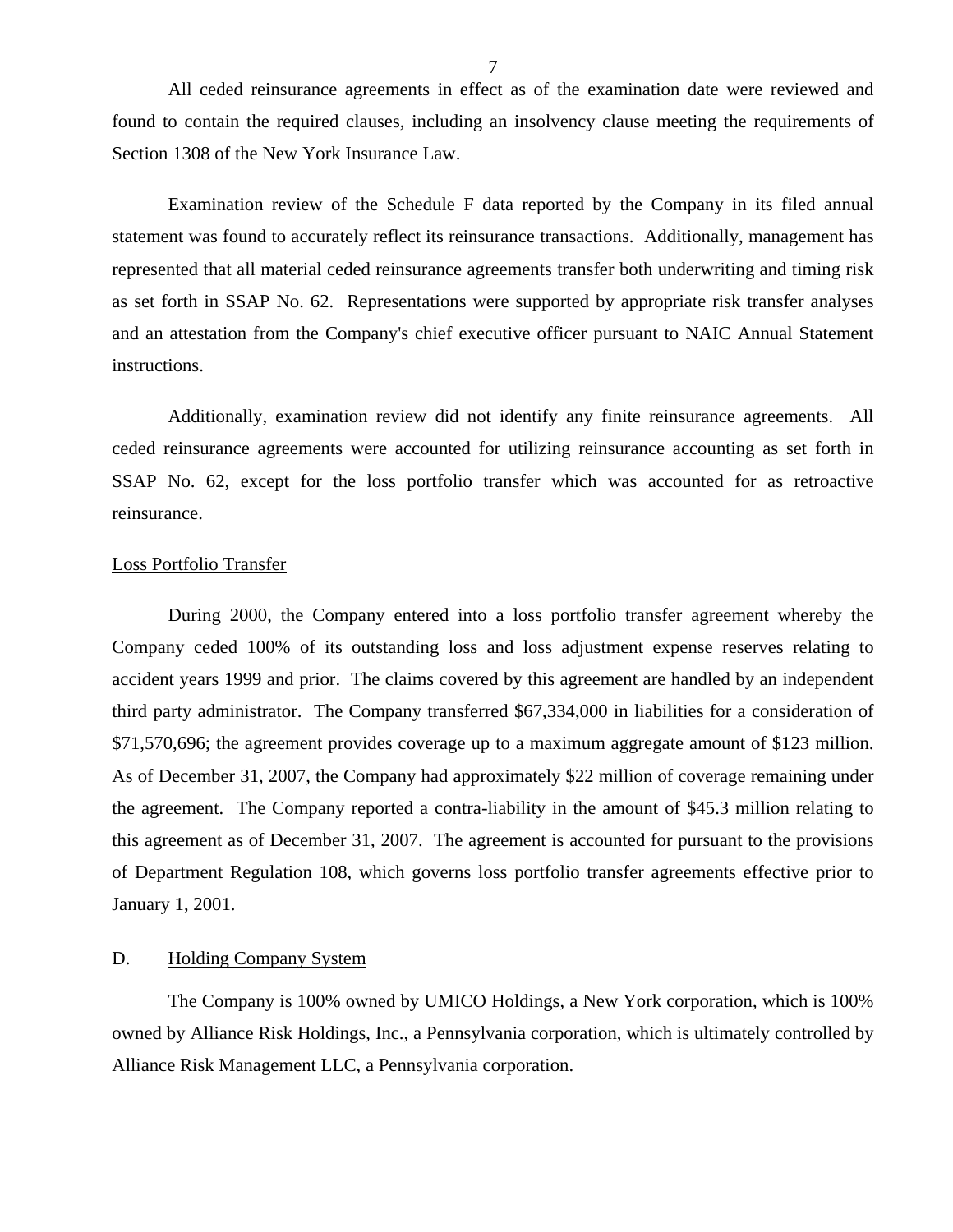A review of the holding company registration statements filed with this Department indicated that such filings were complete; however, it was noted that the registration statements for the years 2004 and 2005 were filed more than 120 days after the end of the ultimate holding company's fiscal year in violation of the provisions of Part 80-1.4 of Department Regulation 52. It is noted that filing of the 2004 and 2005 holding company registration statements was the responsibility of the Company's prior management; therefore, no recommendation is included herein.

Upon review of the business produced for the Company by Archway Insurance Services, LLC ("Archway"), it was determined that the Company met the definition of a producer-controlled insurer, pursuant to the provisions of Part 80-2.2 of Department Regulation 52-A. Upon review of the management agreement between the Company and Archway, it was noted that the agreement was missing several provisions required pursuant to Part 80-2.2(b)(4) of Department Regulation 52-A. The Company subsequently amended the agreement to comply with Department Regulation 52-A.

Additionally, it was noted that the Company was not filing the required reports pursuant to Part 80-2.2(c) of Department Regulation 52-A, which requires that the controlled insurer shall annually, on or before April 1, provide to the superintendent:

> (1) In addition to the loss reserve opinion required to be filed with the annual statement pursuant to section 307 of the insurance law, an opinion by an independent casualty actuary, who shall be a member of the American Academy of Actuaries and in active practice, or by any other independent loss reserve specialist acceptable to the superintendent. The opinion shall report on the adequacy of loss and loss adjustment expense reserves established by the controlled insurer as of the preceding December 31, for each line of insurance on the annual statement for which any business was placed by a controlling producer; and

(2) A report, consisting of the following:

(i)(a) the amount of premiums on insurance business placed with the controlled insurer by the controlling producer;

(b) the amount of commissions, charges or other fees paid by the controlled insurer to the controlling producer during the previous calendar year; and

(c) the amounts owed to the controlling producer on the business by line of insurance on the annual statement; and

(ii) the percentage that the amounts specified in subparagraph (i) of this paragraph represent of the controlled insurer's net premiums written for each such line of insurance."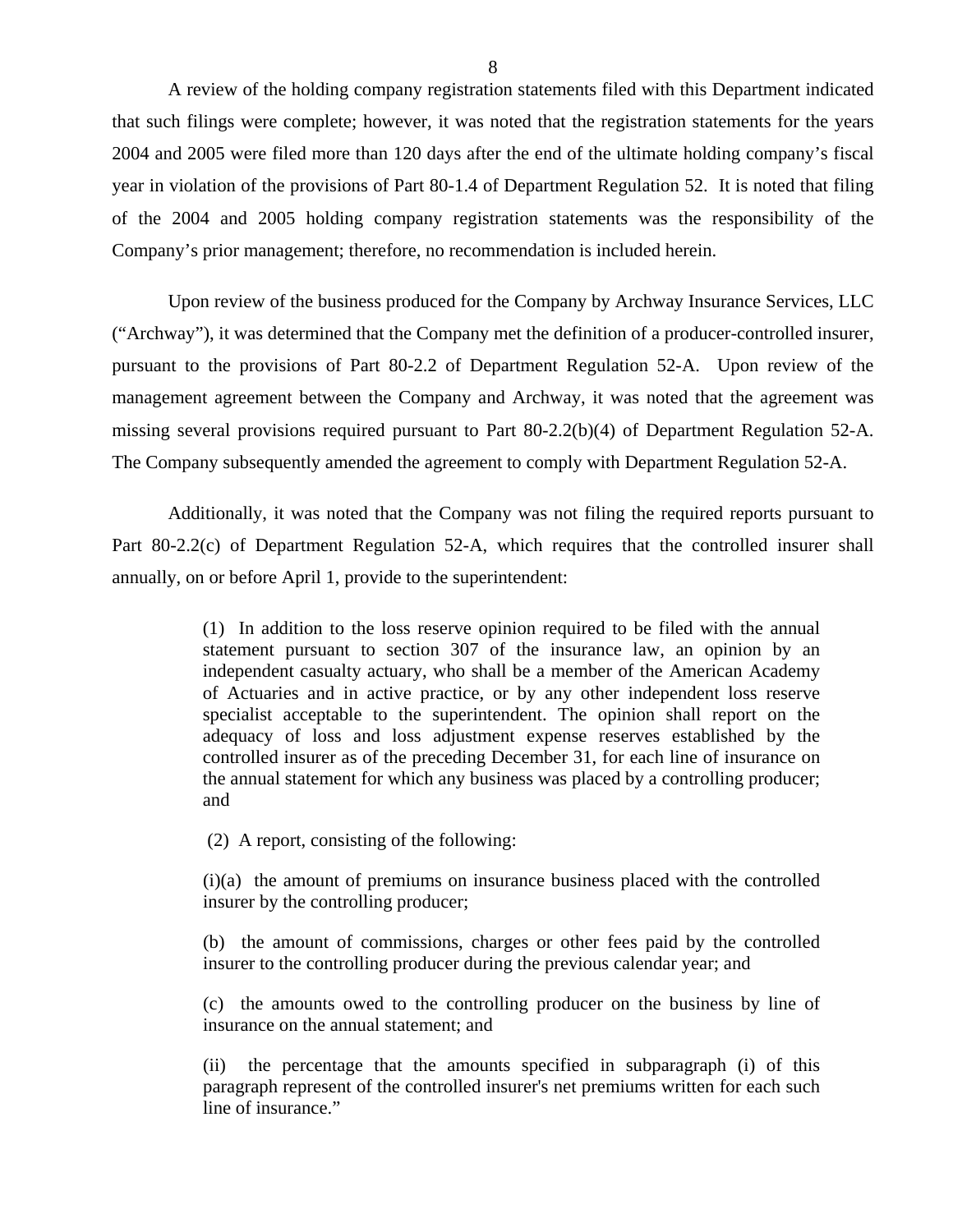It is recommended that the Company file the information required by Department Regulation 52-A. It is noted that, upon being advised of its failure to file the producer-controlled report, the Company subsequently filed the 2007 report with the Department on June 2, 2008.

The following is a chart of the holding company system at December 31, 2007:



\*Mr. Milbert owns a % of the following (exclusive of Archway Insurance Services, LLC):

UnionOne Insurance Group, LLC The Harris Agency, LLC Alliance Risk Management, LLC

Note: The ownership percentage of Frederick Ike Milbert is being disputed in the court. If the court rules that Mr. Milbert did not pay consideration for additional shares, his ownership in the Company will be seven percent, and the ownership of the other three investors would increase proportionately. If the court rules in Mr. Milbert's favor, his ownership in the Company will be 14.75%.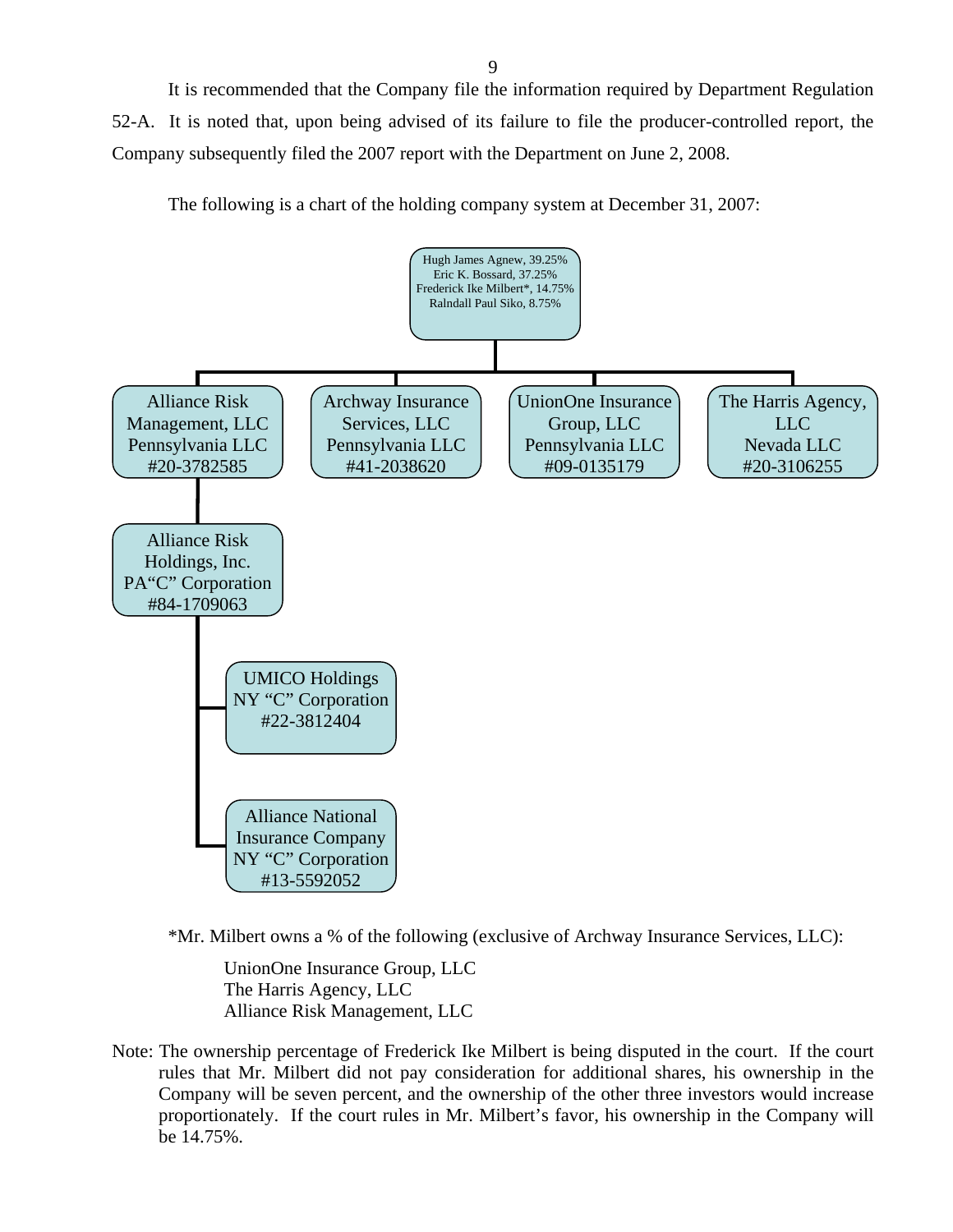At December 31, 2007, the Company was party to the following agreements with other members of its holding company system:

#### Management Agreement

Effective May 1, 2006, the Company and Archway Insurance Services, LLC ("Archway") entered into a management agreement in which Archway would supervise, direct and implement the production, underwriting, policy issuance, premium collection, accounting, statistical and other work necessary or incidental to the insurance business. Archway would also set up and maintain books and records and handle claims processing. The agreement was filed with this Department pursuant to Section 1505 of the New York Insurance Law. As noted previously, the Company has been deemed to be a producer-controlled insurer pursuant to the provisions of Department Regulation 52-A, based on the business produced for the Company pursuant to this agreement.

The agreement provides that the Company will pay a base commission of 12.5% of gross collected premiums to Archway for the business produced. Upon review of the premiums written, it was noted that Archway received a commission of only 11.4% for one insured and 5.9% for another. It is recommended that the commissions paid to Archway comply with the terms of the management agreement.

Section 9 of the management agreement requires that money due the Company on business produced by the Manager shall be paid not later than forty-five days after the close of the month in which the premium is written. Upon review of the premiums remitted to the Company by the Manager, it was noted that several items were not remitted in a timely manner. It is also recommended that money due the Company by Archway be remitted pursuant to the terms of the management agreement.

#### Tax Allocation Agreement

Effective April 1, 2006, the Company is a party to a tax allocation agreement with Alliance Risk Holdings, Inc. ("ARH") and UMICO Holdings Inc. The agreement provides for the calculation of the Company's tax liability on a separate return basis. Settlements under the agreement shall be made within thirty days of filing the applicable estimated or actual consolidated federal corporate tax return except where a refund is due ARH, in which case, it may defer payment to ANIC to within thirty days of receipt of such refund.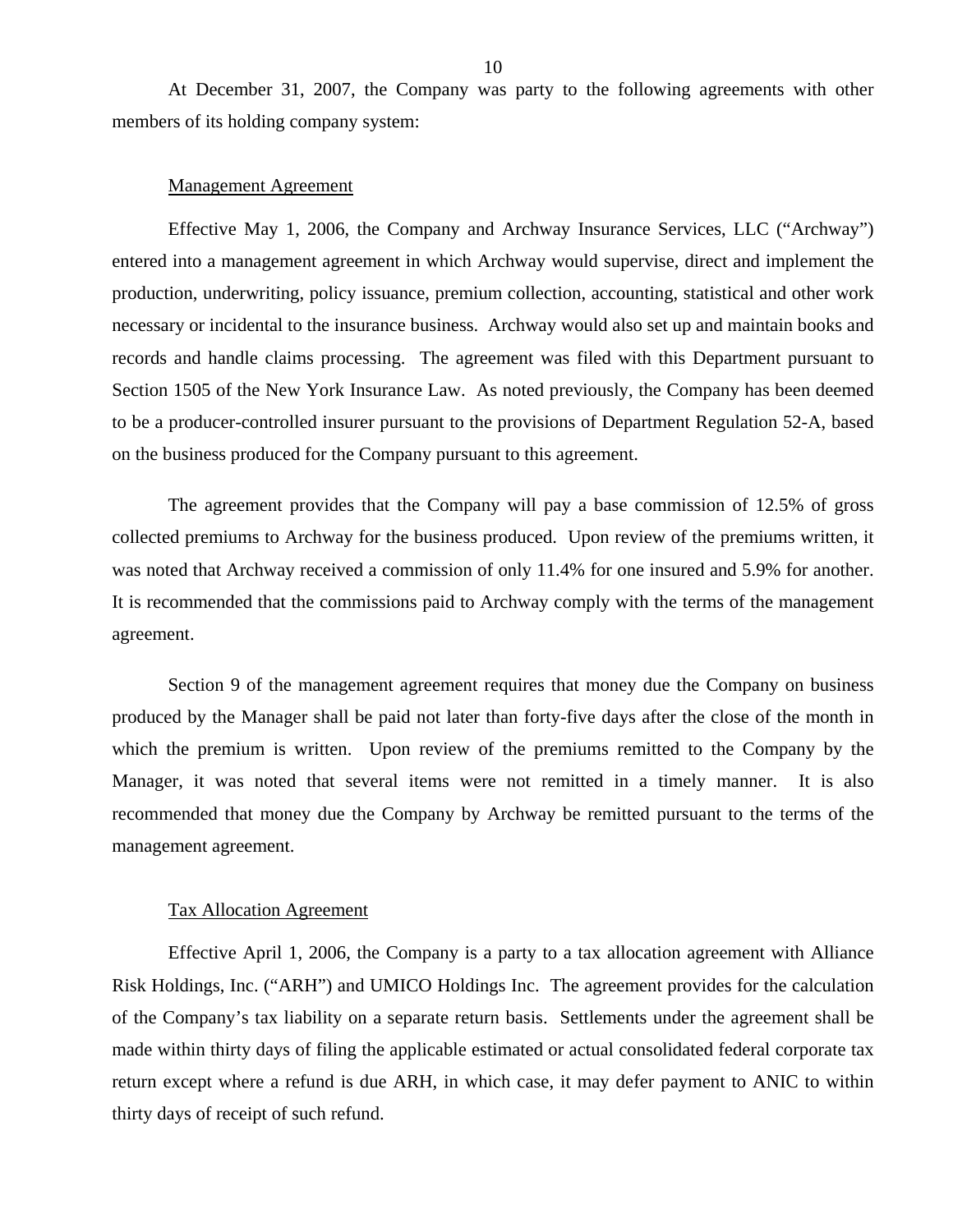Upon review, it was noted that the tax allocation agreement was not submitted to this Department pursuant to Department Circular Letter No. 33 (1979), which states:

"Any domestic insurer which currently does not participate in a consolidated tax return shall file a copy of its tax allocation agreement with this Department within thirty days of electing to do so. Furthermore, notification to this Department should be given within thirty days of any amendment to or termination of a tax allocation agreement."

The agreement was subsequently submitted to the Department and non-objected to. However, it is recommended that in the future, the Company file its intercompany agreements in a timely manner pursuant to the provisions of Department Circular Letter No. 33 (1979).

#### Intercompany Loans to Parent

In 2006, Archway paid pre-acquisition costs related to the acquisition of the Company in the amount of \$62,916 on behalf of Alliance Risk Management, LLC (the Company's parent). On June 30, 2006, the Company paid Archway for the pre-acquisition costs, thereby creating a receivable from parent and, in effect, funding its own acquisition. The reimbursement by the Company of the pre-acquisition costs represents a loan to its parent, which is in violation of the provisions of Section 1407(a)(4) of the New York Insurance Law, which prohibits investments in "obligations, shares or other securities issued by a parent corporation…" It is noted that when this was brought to the Company's attention, the parent remitted the receivable balance to the Company promptly; however, it is recommended that the Company refrain from making loans to its parent pursuant to the provisions of Section 1407(a)(4) of the New York Insurance Law.

Also in 2006, the Company paid various expenses (legal fees, tax preparation fees, and D&O insurance, etc.), a portion of which was allocated to Alliance Risk Management, LLC ("ARM"). The expenses paid by the Company totaled \$168,686 and the Company judgmentally allocated \$68,900 of the expenses to ARM. No agreement was in place that permitted this transaction. Section 1505(d)(3) of the New York Insurance Law requires that the superintendent be notified at least thirty days prior to any transaction between a domestic controlled insurer and any person in its holding company system involving rendering of services on a regular or systematic basis.

The Company subsequently submitted an expense allocation agreement to the Department on June 2, 2008; however, it is recommended that, in the future, the Company refrain from rendering services to an affiliate without notifying the Department at least thirty days prior, pursuant to the provisions of Section 1505(d)(3) of the New York Insurance Law.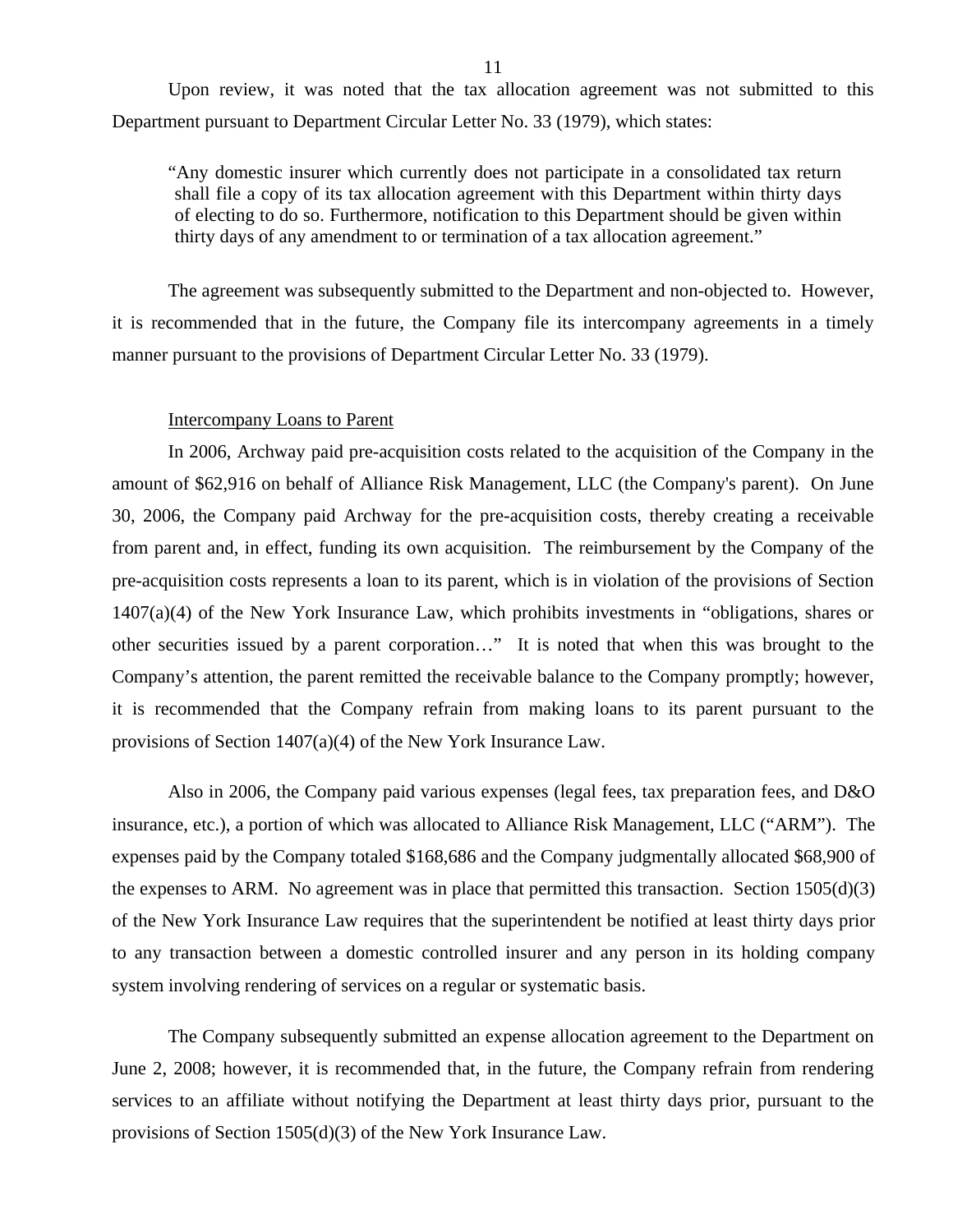#### E. Significant Operating Ratios

The following ratios have been computed as of December 31, 2007, based upon the results of this examination:

| Net premiums written to surplus as regards policyholders                               | 24% |
|----------------------------------------------------------------------------------------|-----|
| Liabilities to liquid assets (cash and invested assets less investments in affiliates) | 62% |
| Premiums in course of collection to surplus as regards policyholders                   | 22% |

All of the above ratios fall within the benchmark ranges set forth in the Insurance Regulatory Information System of the National Association of Insurance Commissioners.

The underwriting ratios presented below are on an earned/incurred basis and encompass the four-year period covered by this examination:

|                                              | Amounts        | Ratios  |
|----------------------------------------------|----------------|---------|
| Losses and loss adjustment expenses incurred | \$15,051,446   | 1,027%  |
| Other underwriting expenses incurred         | 2,552,641      | 174     |
| Net underwriting loss                        | (16, 137, 985) | (1,101) |
| Premiums earned                              | \$1,466,102    | 100%    |

It is noted that the above ratios are distorted due to the fact that the Company was in run-off during most of the examination period; therefore the premiums earned is very low. Additionally, a large percentage of the losses and loss adjustment expenses incurred represent adverse development of prior period business, which is offset by the loss portfolio transfer gain, which was reported as "other income" in the income statement.

#### F. Accounts and Records

A review of the Company's accounts, records and annual statements revealed the following:

#### 1. Approval of Investments

Section 1411(a) of the New York Insurance Law states, in pertinent part:

"No domestic insurer shall make any loan or investment ... unless authorized or approved by its board of directors or a committee thereof responsible for supervising or making such investment or loan. The committee's minutes shall be recorded and a report submitted to the board of directors at its next meeting."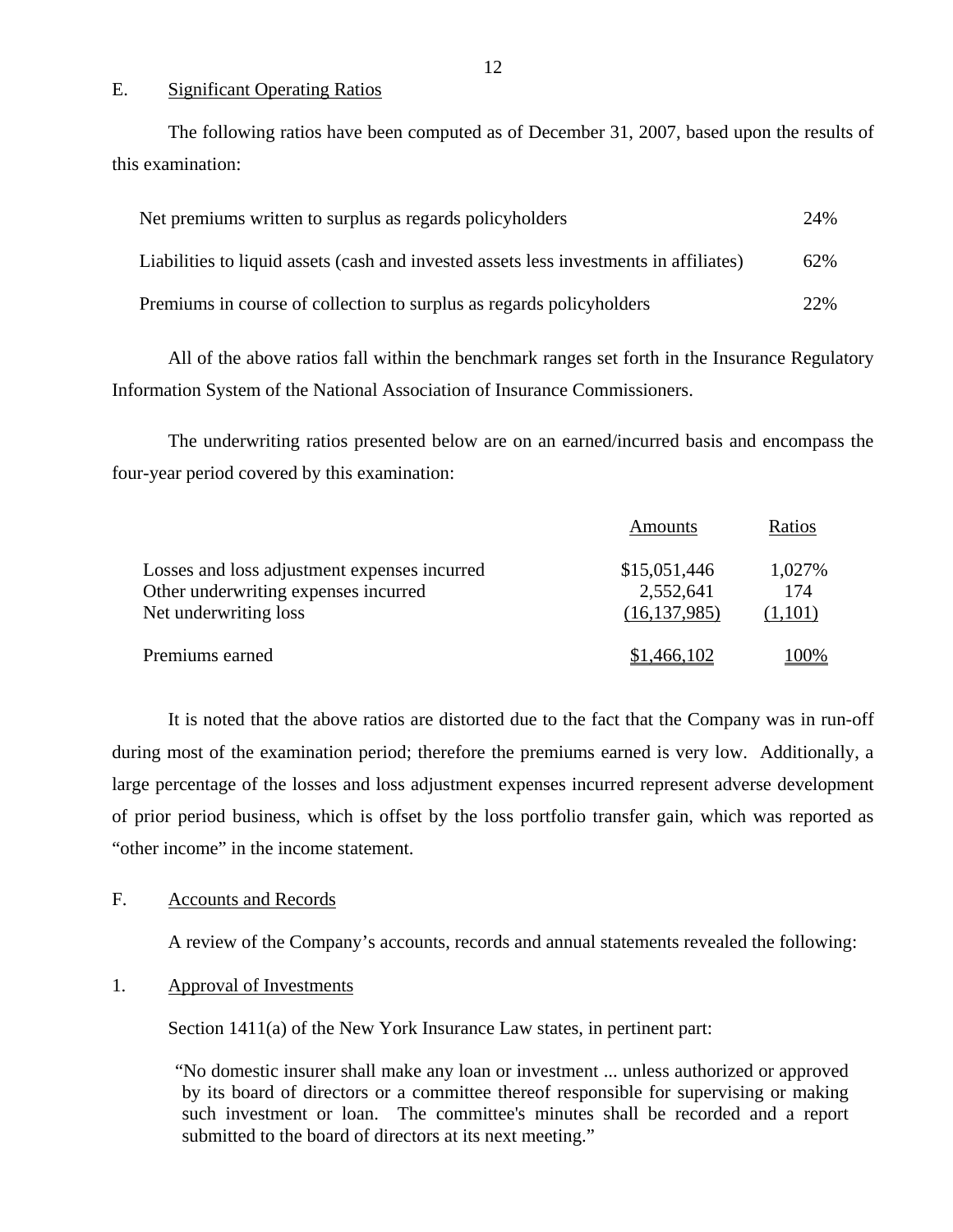During the review of the Company's investments, it was noted that none of the Company's investments made from October 1, 2005 to December 31, 2007 were approved by the Company's board of directors. Thus, the Company did not comply with the requirements of Section 1411(a) of the New York Insurance Law.

It is recommended that the Company comply with the requirements of Section 1411(a) of the New York Insurance Law by having all of its investments authorized or approved as indicated in such section.

#### 2. Article 14 Investment Limitations

A review of the Company's cash investments revealed that the Company invested more than 10 percent of its assets in overnight Eurodollar time deposit accounts with Sovereign Bank's Cayman Islands branch via sweep service on a daily basis. These investments are considered foreign investments.

Section  $1404(a)(6)$  of the New York Insurance Law states in pertinent part:

"Investments in a foreign country …. shall not exceed ten percent of the insurer's admitted assets as shown by its last statement on file with the superintendent."

Based on the above, it appears that the Company violated Section 1404(a)(6) of the New York Insurance Law on a daily basis. Therefore, it is recommended that the Company comply with Section 1404(a)(6) of the New York Insurance Law.

Furthermore, Section 1409 (a) of the New York Insurance Law states:

". . . no domestic insurer shall have more than ten percent of its admitted assets as shown by its last statement on file with the superintendent invested in, or loaned upon, the securities (including for this purpose certificates of deposit, partnership interests and other equity interests) of any one institution."

The Company did not comply with Section 1409(a) of the New York Insurance Law as it invested more than ten percent of its admitted assets in Sovereign Bank. Therefore, it is recommended that the Company comply with Section 1409 of the New York Insurance Law.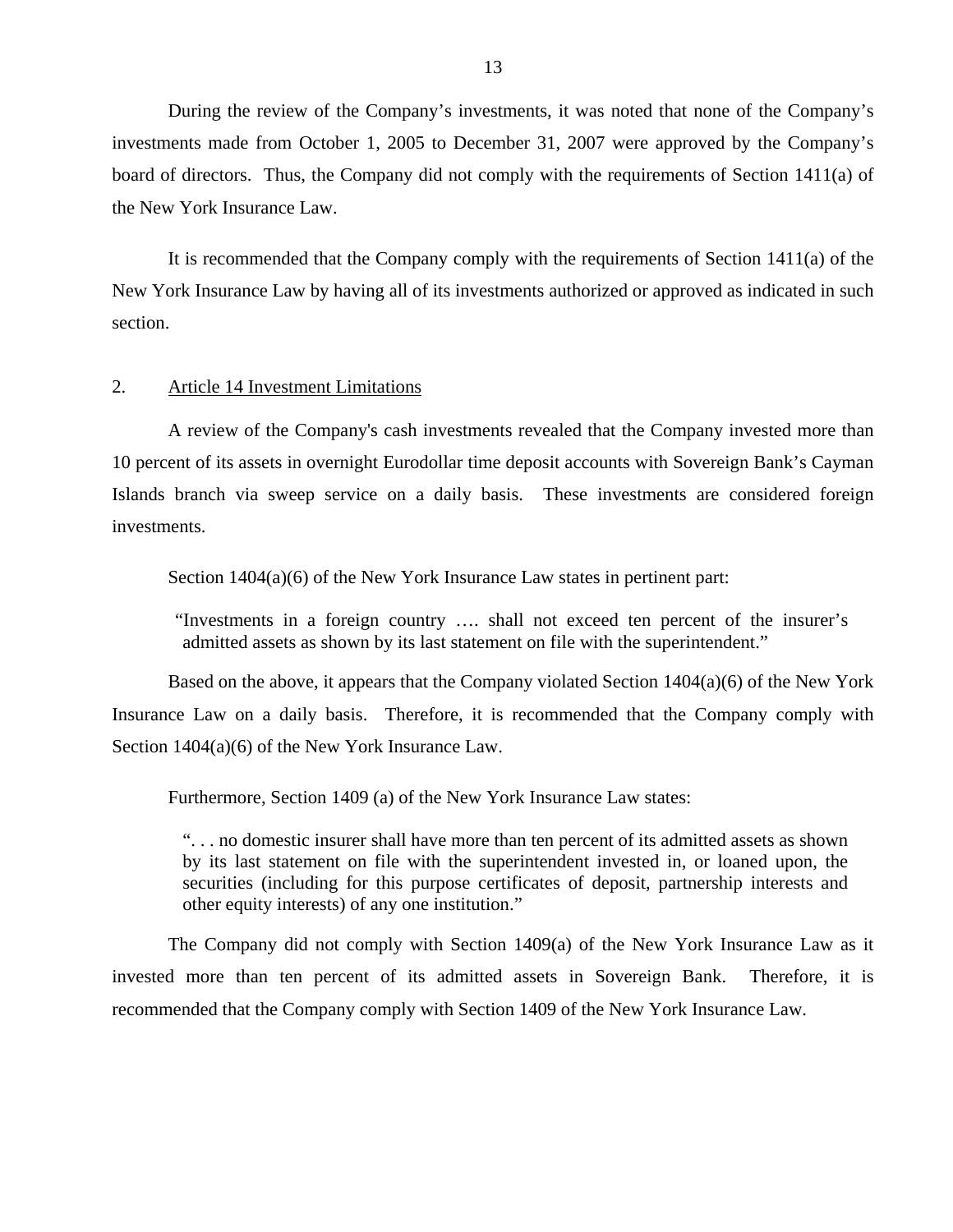## 3. Directors and Officers ("D & O") Indemnification Policy Retention Amount and Minimum Co-Insurance

The Company did not comply with Department Regulation 110, which requires an individual retention of \$4,000 and an aggregate retention of \$40,000, as well as a coinsurance percentage of 0.40% be included in any Directors and Officers policy.

According to Department Regulation 110, 72.1(c):

"Retention amounts and co-insurance are both required, in accordance with this Part, for Directors and Officers indemnification policies issued to corporations formed under the Insurance Law, Religious Corporations Law, Transportation Corporations Law, or any other law of this state, where provisions of such laws make such corporations subject to BCL section 727 or N-PCL section 727."

It is noted that the Company subsequently amended it directors and officers policy to comply with the requisite retentions and the coinsurance percentage stipulated in Department Regulation 110.

#### 4. General Expenses Findings

During the review of the Company's expenses it was noted that the Company did not retain receipts for credit card purchases, and as a result the examiners were unable to verify if these expenses were business related. Also, wireless telephone bills were paid for a person who was not an employee of the Company. The Company should not have paid for the expense related to the wireless bill. Additionally, the Company paid wireless telephone bills for an employee who works for several other companies in the holding company system. Therefore, the employee's cell phone costs should have been allocated among those companies in the holding company system.

The lack of adequate supporting documentation as noted during the 2007 examination is a violation of Section 1217 of the New York Insurance Law which states, in part:

"No domestic insurance company shall make any disbursement of one hundred dollars or more unless evidenced by a voucher signed by or on behalf of the payee as compensation for goods or services rendered for the company, and correctly describing the consideration for the payment. If such disbursement be for services and disbursements, such vouchers shall set forth the services rendered and itemize the disbursements;… If such voucher is unobtainable, the disbursement shall be evidenced by a statement of an officer or responsible employee affirmed by him as true under the penalties of perjury, stating the reasons therefor and setting forth the particulars above mentioned."

14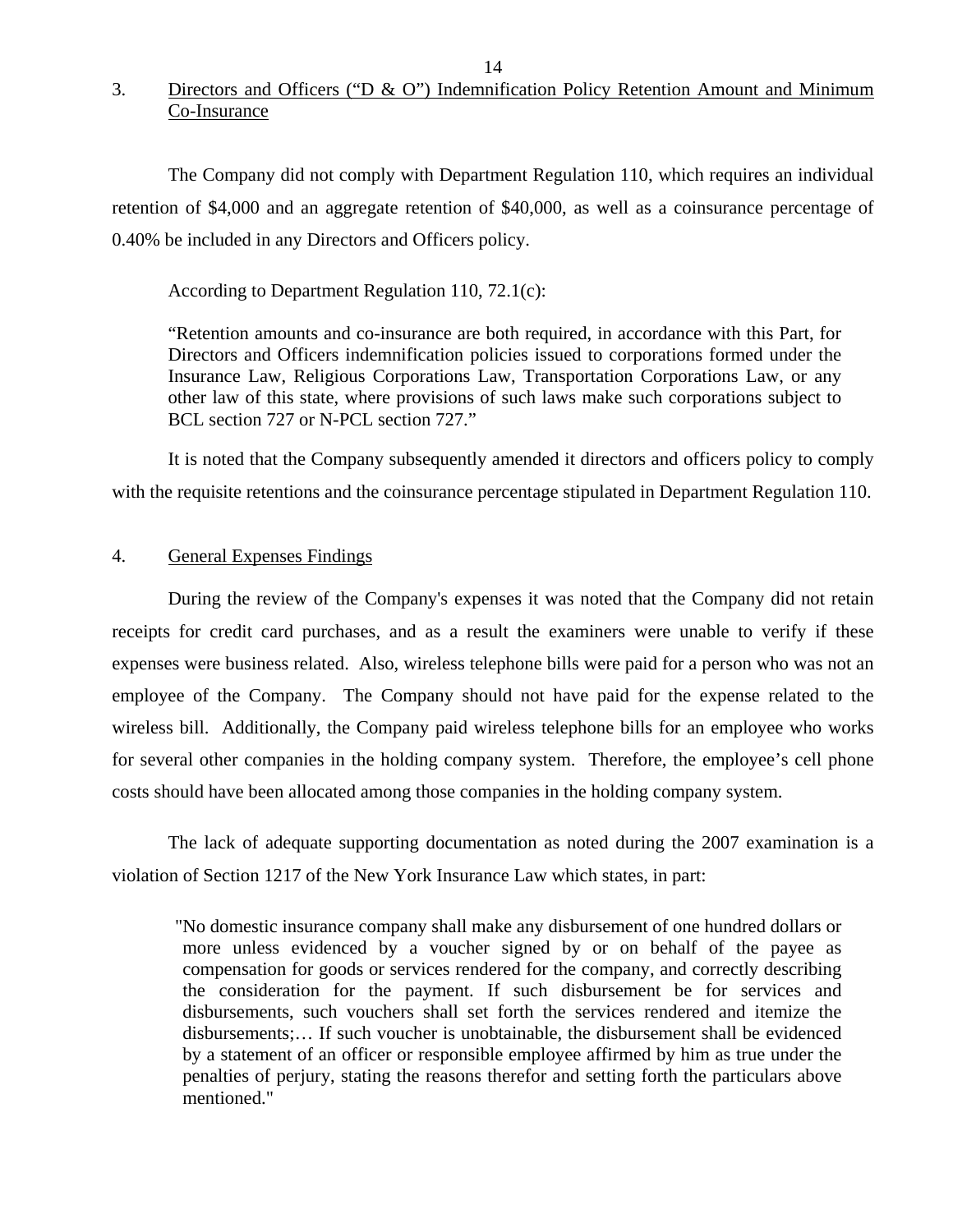Such documentation must support the legitimate business purpose of the expense as it relates to the Company. It is recommended that the Company comply with Section 1217 of the New York Insurance Law, henceforth. It is also recommended that the Company strengthen its internal controls over expenses by requiring that all expenditures be adequately supported by vouchers that sufficiently identify the services rendered, the nature of the disbursement and the business purpose as it relates to the insurer(s). Furthermore, it is recommended that all approvals to disburse funds from the insurers be appropriately documented, in writing, by an officer or a responsible employee of the insurer.

The Company allocated management fees to Alliance Risk Management, LLC using a percentage that was determined judgmentally. According to Department Regulation No. 30, Part 106.2, the Company should have allocated its expenses based on special studies or overhead of salaries.

It is recommended that the Company maintain records supporting the allocation of the costs of management fees in accordance with Department Regulation 30, Part 106.

#### 5. Data to Support Claim Counts

The Company is unable to provide detail support to reconcile claim counts by accident years. Therefore, the examiners were unable to verify the number of claims closed with loss payment, the number of claims closed without loss payment, and the number of claims reported - direct and assumed.

It is recommended that the Company obtain the cumulative loss data by accident years to support Schedule P.

#### 6. Disaster Recovery Plan

A review of the Company's information systems internal controls revealed that there is no business continuity plan which provides for the recovery of such systems in the event of a disaster. Lacking such procedures could potentially prevent the Company from being able to perform its business functions for extended periods following an adverse event.

It is recommended that the Company develop a disaster recovery plan which is based on a business analysis. It should address all significant business activities, including financial functions,

15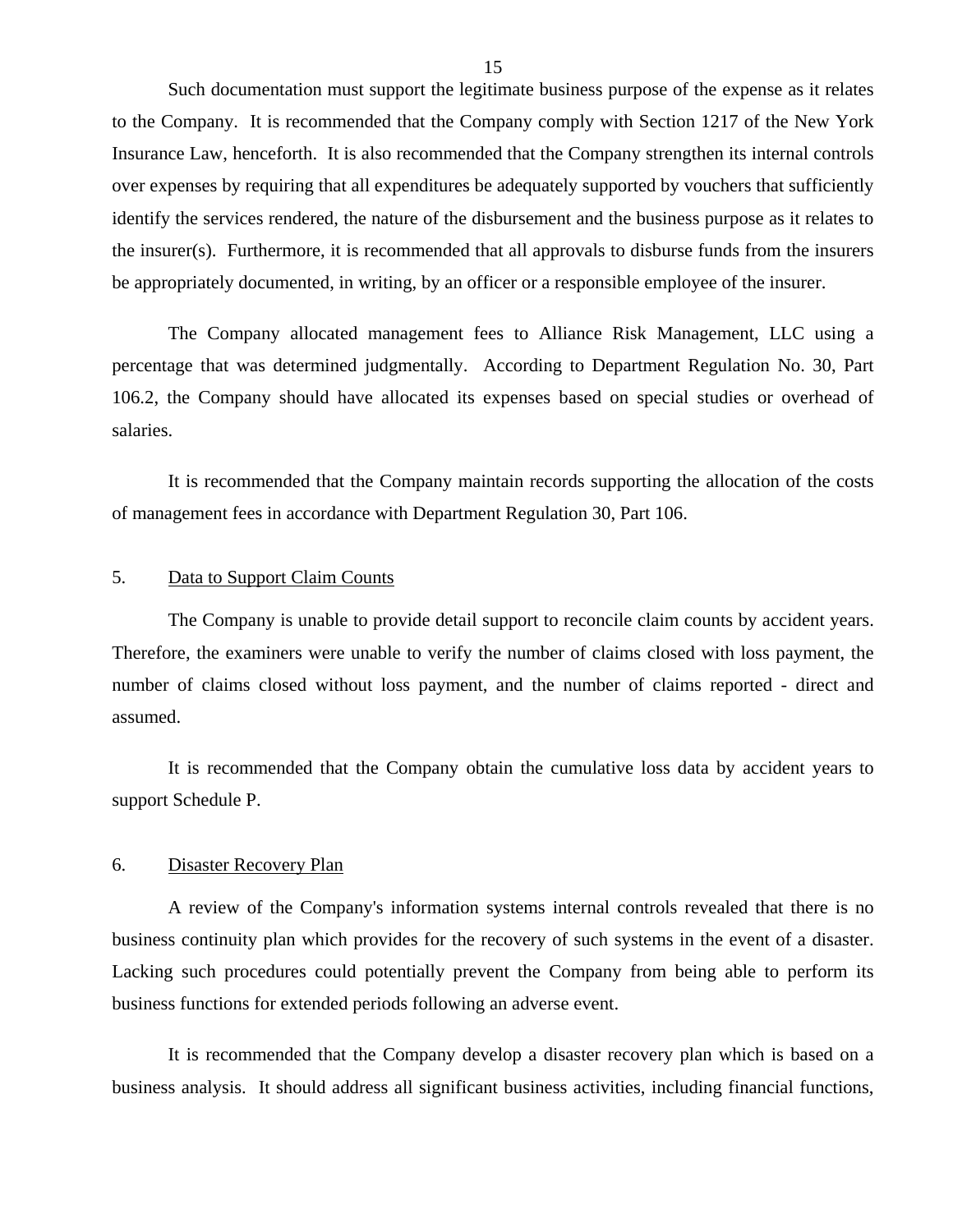telecommunication services, data processing and network services. The plan should also be tested periodically.

#### 7. Preparation of the 2007 Annual Statement

The Company stated in item 26 of its General Interrogatories that it had a custodial agreement in compliance with Section 3 G – Custodial or Safekeeping Agreements, of the NAIC Financial Condition Examiners Handbook. However, the Company did not have a custodial agreement.

It is recommended that the Company accurately respond to General Interrogatory #26 in its filed annual statement. It is noted that the Company subsequently executed a custodial agreement with M&T Bank.

Note 10 of the Notes to the Financial Statements requires the Company to disclose all material related party transactions including the nature of the relationship with the related party. The Company did not disclose the relationship it has with Archway Insurance Services as a controlling producer.

It is recommended that the Company disclose its relationship with its affiliate, Archway Insurance Services, LLC, as a controlling producer in Note 10 of the Notes to the Financial Statements of its Annual Statement.

The instructions for Schedule Y Part 1 of the Annual Statement require the reporting entity to attach a chart or listing presenting the identities of and interrelationships between the parent company, all affiliated insurers and other affiliates. In reviewing the Company's Schedule Y Part 1 organizational chart, the Company did not list: (a) Archway Insurance Services, LLC ("Archway"), (b) Union One Insurance Services, LLC, (c) Nevada Investment Partners, LLC and (d) The Harris Agency, LLC.

It is recommended that the Company accurately reflect its organizational chart for Schedule Y Part 1 in compliance with the instructions of the Annual Statement. It is noted that the Company corrected this finding in its first quarterly statement for 2008.

The instructions for Schedule Y Part 2 of the Annual Statement require the reporting entity to disclose all inter-company transactions between insurers and non-insurers within the holding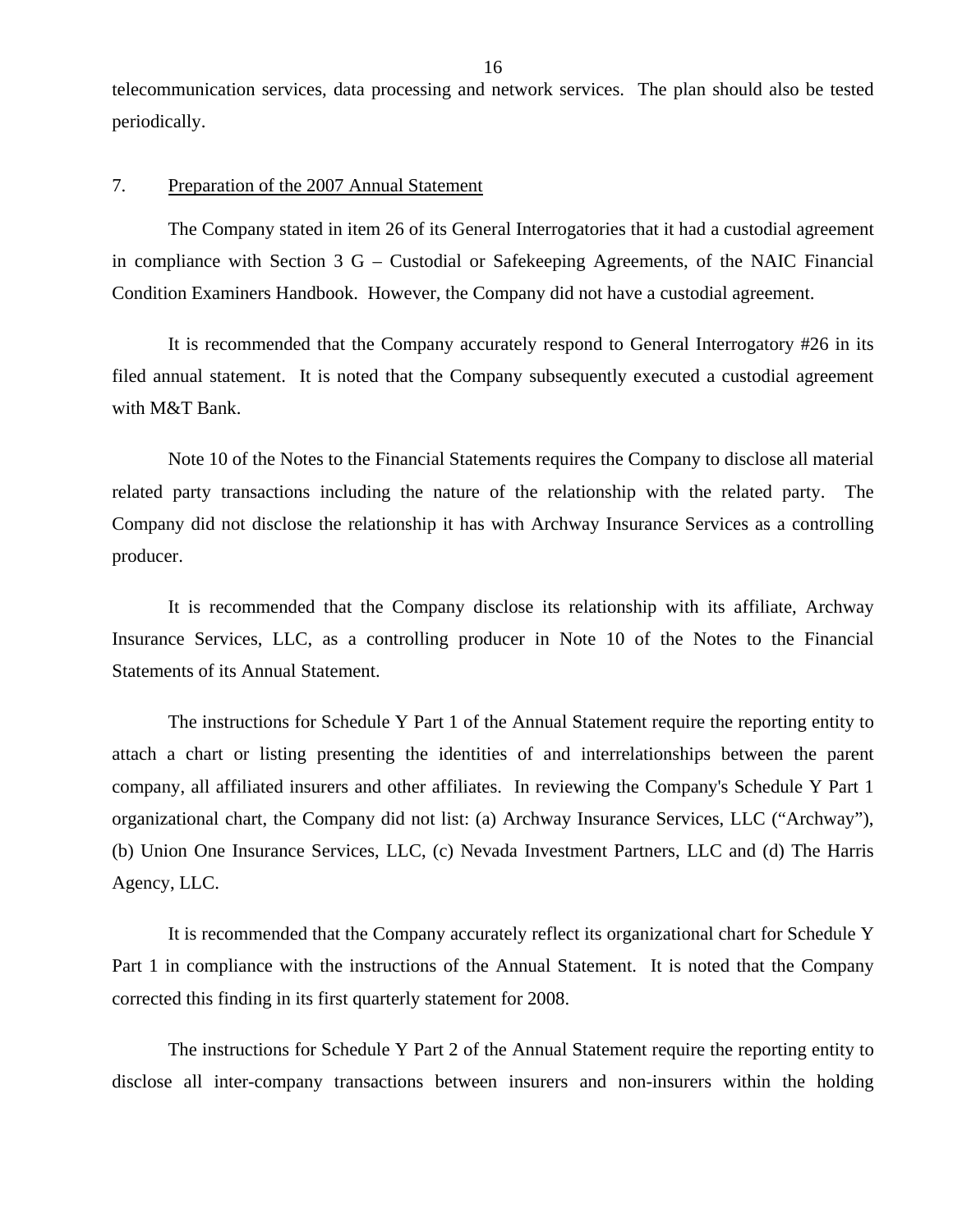company system. Based on a review of the Company's Schedule Y Part 2, the Company did not disclose the direct written premiums written through its affiliate, Archway.

It is recommended that the Company accurately report its Schedule Y Part 2 to reflect transactions between itself and Archway in compliance with the instructions of the Annual Statement.

While the Company did disclose the fact that it has a retroactive reinsurance agreement under Note 23 (F) of the Notes to the Financial Statements of its 2007 Annual Statement, the Company did not include the chart stipulated in the Annual Statement Instructions. This chart should specify the reserves transferred, the consideration paid, paid losses reimbursed or recovered and special surplus for retroactive reinsurance.

It is recommended that the Company include the chart specified in the instructions of the Annual Statement for Note 23 (F) of the Notes to the Financial Statements.

The Company did not file the supplemental exhibit specified in Part 112.6(k) of Department Regulation No. 108 with regards to its loss portfolio transfer with Cologne Re Dublin.

It is recommended that the Company file the supplemental exhibit specified in Part 112.6(k) of Department Regulation No. 108 with regards to its loss portfolio transfer with Cologne Re Dublin.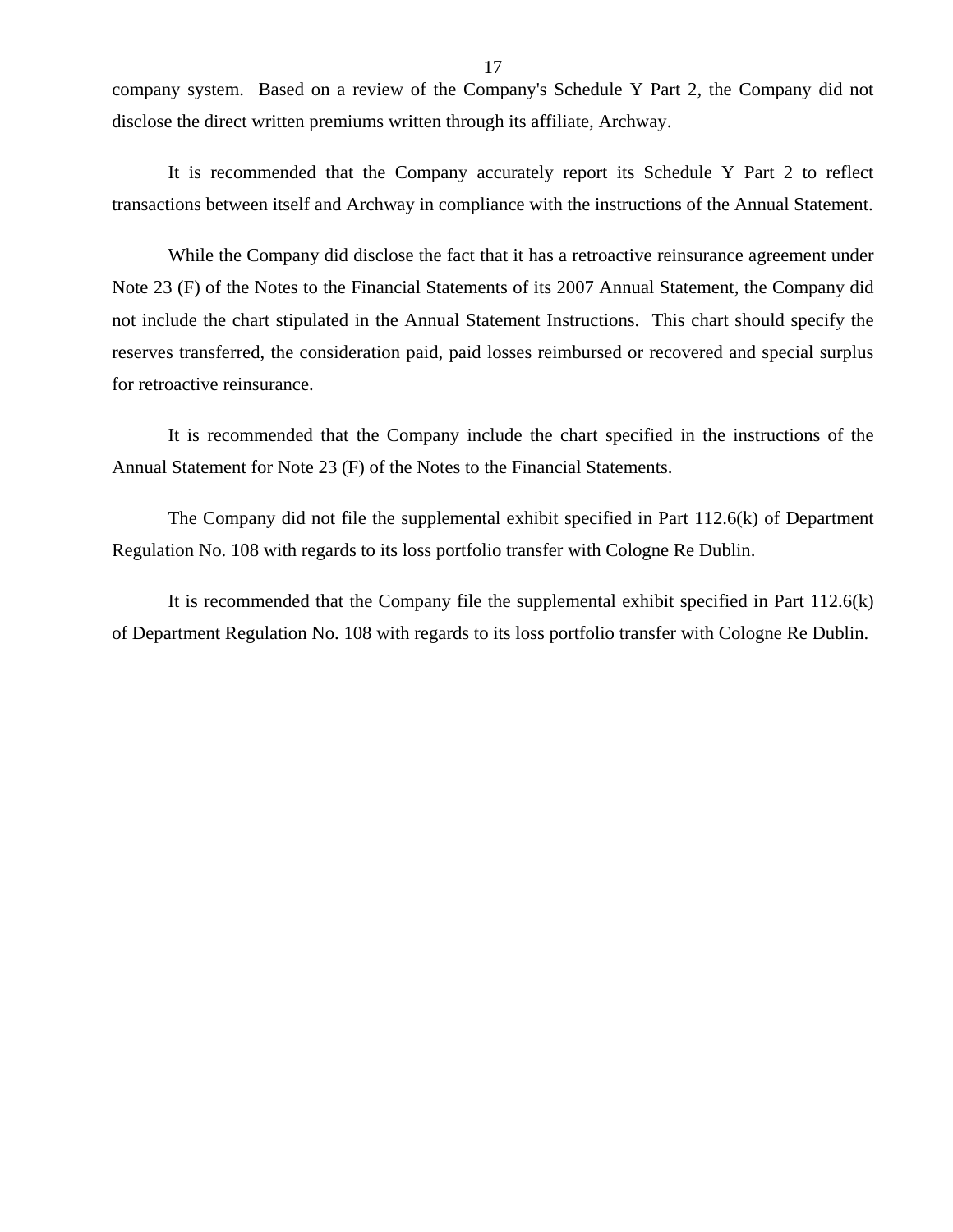### 18 **3. FINANCIAL STATEMENTS**

#### A Balance Sheet

The following shows the assets, liabilities and surplus as regards policyholders as of December 31, 2007 as determined by this examination and as reported by the Company:

| <b>Assets</b>                                                                          | <b>Assets</b>         | Examination<br><b>Assets Not</b><br>Admitted | <b>Net</b><br>Admitted<br><b>Assets</b> | Company<br><b>Net</b><br>Admitted<br><b>Assets</b> | Surplus<br>Increase<br>(Decrease) |
|----------------------------------------------------------------------------------------|-----------------------|----------------------------------------------|-----------------------------------------|----------------------------------------------------|-----------------------------------|
|                                                                                        |                       |                                              |                                         |                                                    |                                   |
| Cash, cash equivalents and short-term investments<br>Investment income due and accrued | \$8,746,268<br>11,284 | \$2,811,192<br>$\theta$                      | \$5,935,076<br>11,284                   | \$8,746,268<br>11,284                              | \$(2,811,192)<br>$\Omega$         |
| Uncollected premiums and agents' balances in the                                       |                       |                                              |                                         |                                                    |                                   |
| course of collection                                                                   | 1,070,721             | $\boldsymbol{0}$                             | 1,070,721                               | 1,070,721                                          | 0                                 |
| Furniture and equipment, including health care<br>delivery assets                      | 7,660                 | 7,660                                        | 0                                       | 0                                                  | 0                                 |
| Receivables from parent, subsidiaries and affiliates                                   | 147,950               | 147,950                                      | $\Omega$                                | 0                                                  | $\Omega$                          |
| Receivable under high deductible policies                                              | 459,396               | 459,396                                      | $\theta$                                | 459,396                                            | (459, 396)                        |
| Prepaid Expenses                                                                       | 26,493                | 26,493                                       | $\Omega$                                | 0                                                  | $\bf{0}$                          |
| Due from Cologne Re Dublin                                                             | 81,781                | $\theta$                                     | 81,781                                  | 81,781                                             | 0                                 |
| Total assets                                                                           | \$10,551,553          | \$3,452,691                                  | \$7,098,862                             | \$10,369,450                                       | $$$ (3,270,588)                   |
| Liabilities, surplus and other funds                                                   |                       |                                              | Examination                             | Company                                            | Surplus<br>Increase<br>(Decrease) |
| <b>Liabilities</b>                                                                     |                       |                                              |                                         |                                                    |                                   |
| Losses and loss adjustment expenses                                                    |                       |                                              | \$50,500,573                            | \$45,800,573                                       | \$(4,700,000)                     |
| Other expenses (excluding taxes, licenses and fees)                                    |                       |                                              | 73,384                                  | 73,384                                             | $\theta$                          |
| Taxes, licenses and fees (excluding federal and foreign income taxes)                  |                       |                                              | 118,959                                 | 118,959                                            | $\theta$                          |
| Current federal and foreign income taxes                                               |                       |                                              | 28,000                                  | 28,000                                             | 0                                 |
| Unearned premiums                                                                      |                       |                                              | 1,072,708                               | 1,072,708                                          | $\Omega$                          |
| Ceded reinsurance premiums payable (net of ceding commissions)                         |                       |                                              | 85,000                                  | 544,396                                            | 459,396                           |
| Amounts withheld or retained by company for account of others                          |                       |                                              | 262,335                                 | 3,073,527                                          | 2,811,192                         |
| Loss portfolio transfer                                                                |                       |                                              | (50,018,800)                            | (45,318,800)                                       | 4,700,000                         |
| <b>Total liabilities</b>                                                               |                       |                                              | \$2,122,159                             | \$5,392,747                                        | \$3,270,588                       |
| <b>Surplus and Other Accounts</b>                                                      |                       |                                              |                                         |                                                    |                                   |
| Special surplus from retroactive reinsurance account                                   |                       |                                              | \$22,871,008                            | \$18,171,008                                       | \$4,700,0000                      |
| Common capital stock                                                                   |                       |                                              | 1,000,000                               | 1,000,000                                          | $\theta$                          |
| Gross paid in and contributed surplus                                                  |                       |                                              | 3,182,980                               | 3,182,980                                          | $\theta$                          |
| Unassigned funds (surplus)                                                             |                       |                                              | (22,077,285)                            | (17, 377, 285)                                     | (4,700,000)                       |
| Surplus as regards policyholders                                                       |                       |                                              | \$4,976,703                             | \$4,976,703                                        | \$<br>$\theta$                    |
| Total liabilities, surplus and other funds                                             |                       |                                              | \$7,098,862                             | \$10,369,450                                       | $$$ (3,270,588)                   |

NOTE: The Internal Revenue Service has not yet begun to audit tax returns covering tax years 2004 through 2007. The examiner is unaware of any potential exposure of the Company to any tax assessment and no liability has been established herein relative to such contingency.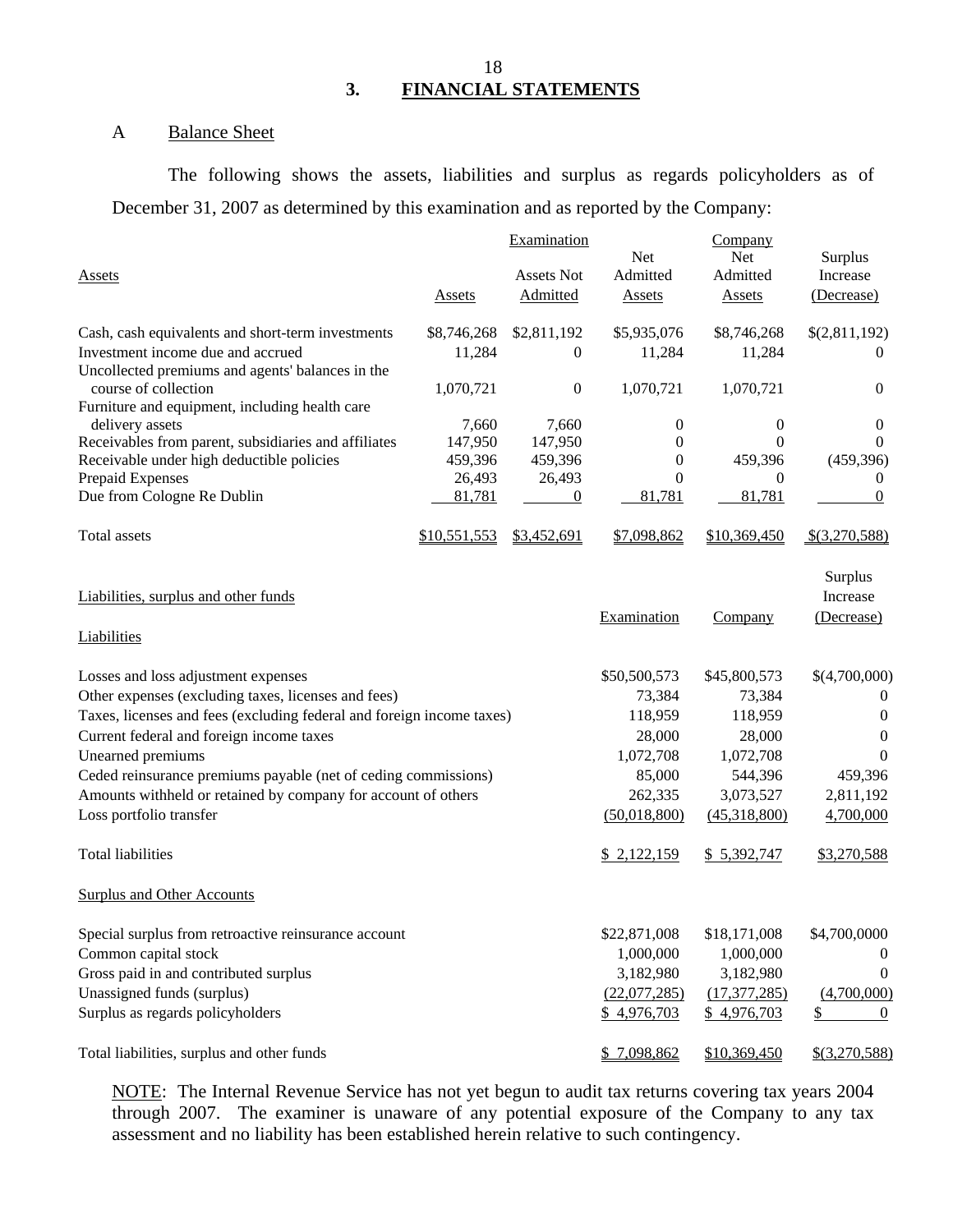B. Underwriting and Investment Exhibit

Surplus as regards policyholders increased \$1,552,125 during the four-year examination period January 1, 2004 through December 31, 2007, detailed as follows:

| <b>Underwriting Income</b>                                                                                  |                                        |                  |
|-------------------------------------------------------------------------------------------------------------|----------------------------------------|------------------|
| Premiums earned                                                                                             |                                        | \$1,466,102      |
| Deductions:<br>Losses incurred<br>Loss adjustment expenses incurred<br>Other underwriting expenses incurred | \$13,622,275<br>1,429,171<br>2,552,641 |                  |
| Total underwriting deductions                                                                               |                                        | 17,604,087       |
| Net underwriting gain or (loss)                                                                             |                                        | \$(16, 137, 985) |
| <b>Investment Income</b>                                                                                    |                                        |                  |
| Net investment income earned<br>Net realized capital gain                                                   | 665,973<br>$\boldsymbol{0}$            |                  |
| Net investment gain or (loss)                                                                               |                                        | 665,973          |
| Other Income                                                                                                |                                        |                  |
| Loss portfolio transfer gain<br>Other income (expense)<br>Class action recovery                             | 14,345,175<br>(7, 742)<br>4,436        |                  |
| Total other income                                                                                          |                                        | 14,341,869       |
| Net income before dividends to policyholders and before federal<br>and foreign income taxes                 |                                        | \$(1,130,143)    |
| Dividends to policyholders                                                                                  |                                        | $\theta$         |
| Net income after dividends to policyholders but before federal<br>and foreign income taxes                  |                                        | \$(1,130,143)    |
| Federal and foreign income taxes incurred                                                                   |                                        | 28,002           |
| Net income                                                                                                  |                                        | \$(1,158,145)    |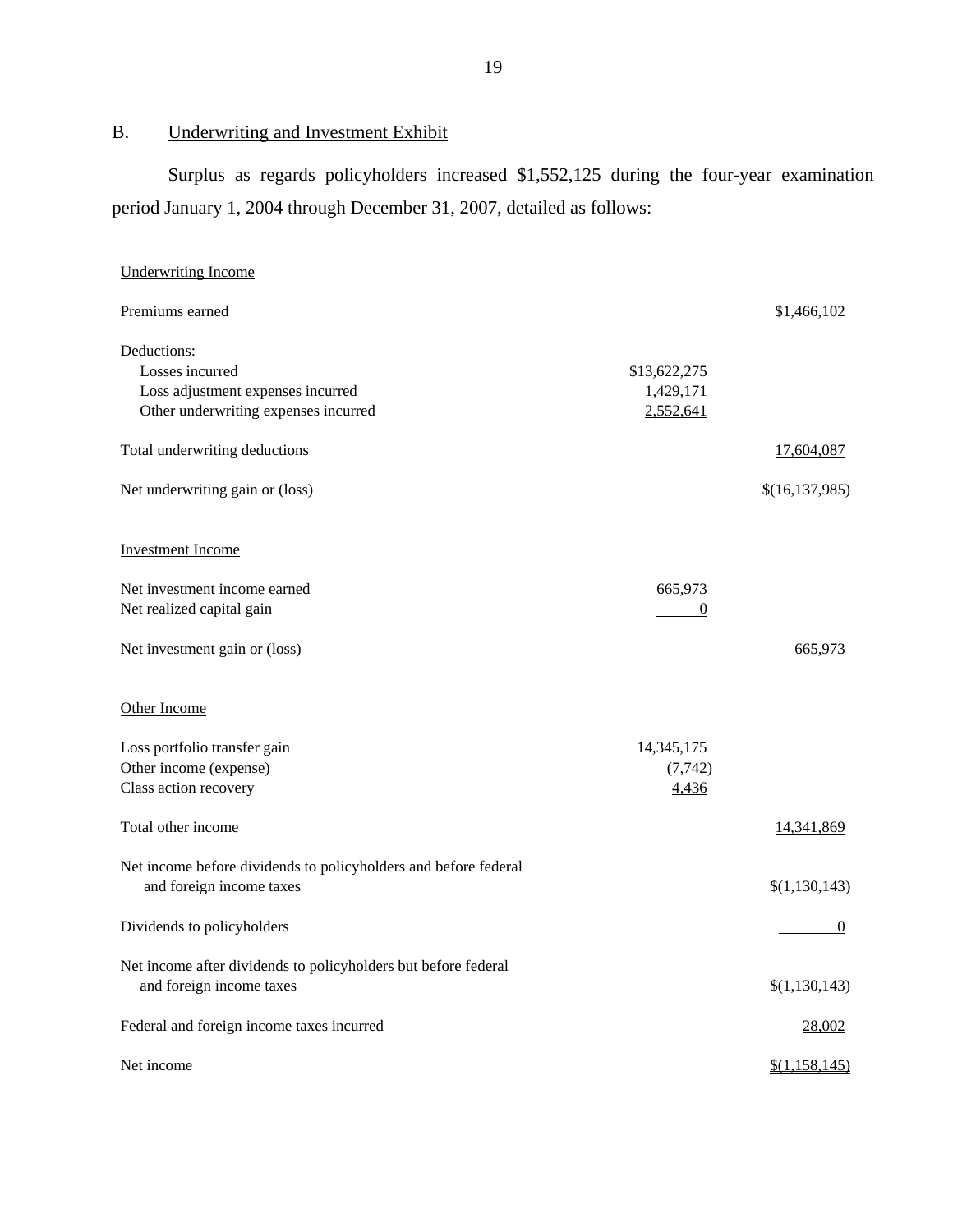#### C. Capital and Surplus Account

Surplus as regards policyholders per report on examination as of December 31, 2003 \$3,424,578

|                                                | Gains in    | Losses in   |             |
|------------------------------------------------|-------------|-------------|-------------|
|                                                | Surplus     | Surplus     |             |
| Net income                                     |             | \$1,158,145 |             |
| Change in surplus notes                        |             | 72.710      |             |
| Surplus adjustments paid in                    | \$2,782,980 |             |             |
| Total gains and losses                         | \$2,782,980 | \$1,230,855 |             |
| Net increase (decrease) in surplus             |             |             | 1,552,125   |
| Surplus as regards policyholders per report on |             |             |             |
| examination as of December 31, 2007            |             |             | \$4,976,703 |

#### **4. CASH, CASH EQUIVALENTS AND SHORT-TERM INVESTMENTS**

The examination admitted asset of \$5,935,076 is \$2,811,192 less than the \$8,746,268 reported by the Company as of December 31, 2007.

The examination change represents amounts held in three collateral accounts that are in the name of the Company's affiliate, Archway Insurance Services LLC and therefore, do not qualify as admitted assets. It is noted that the amounts represent collateral held for the payment of claims on certain high deductible policies written by the Company, for which the Company set up an offsetting liability under the caption "Amounts withheld or retained by company for account of others." An offsetting examination change has been made to the liability and therefore, the net surplus effect is \$0.

It is recommended that the Company ensure that all collateral accounts held by the Company for its insured should be in the name of the Company.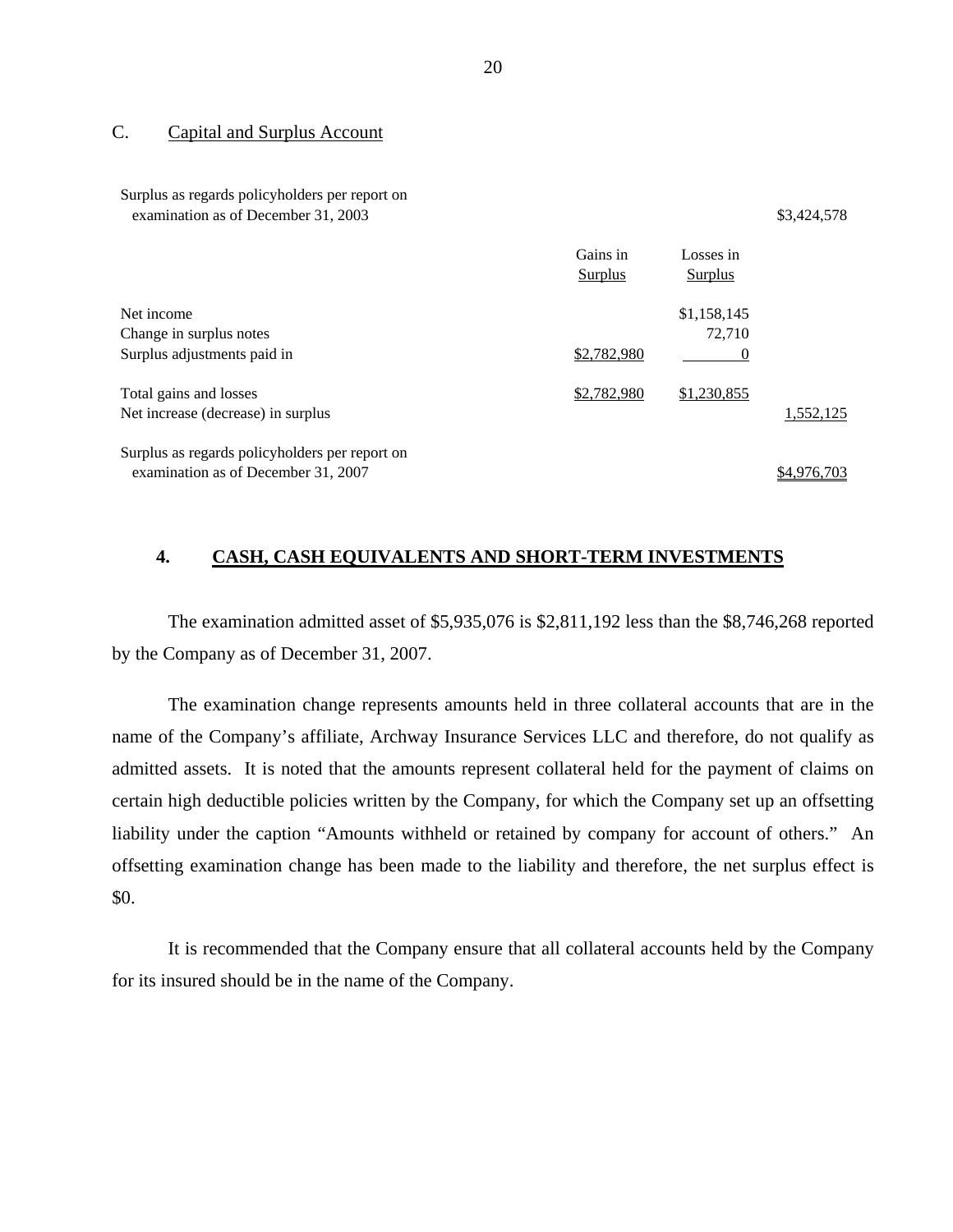### 21 **5. RECEIVABLE UNDER HIGH DEDUCTIBLE POLICIES**

<span id="page-22-0"></span>The Company reported an admitted asset in the amount of \$459,396 as of the examination date. Pursuant to this examination, the admitted asset has been eliminated.

The examination change represents the disallowance of high deductible receivables balances which do not meet the definition of an asset as defined in Paragraph 2 of SSAP 4. An offsetting adjustment was made to the liability "Ceded reinsurance premiums payable". Therefore, the surplus effect of this change is \$0.

#### **6. LOSSES AND LOSS ADJUSTMENT EXPENSES**

The examination liability for the captioned items of \$50,500,573 is \$4,700,000 more than the \$45,800,573 reported by the Company as of December 31, 2007. The examination analysis was conducted in accordance with generally accepted actuarial principles and practices and was based on statistical information contained in the Company's internal records and in its filed annual statements.

It is noted that the entire examination change is for losses and loss adjustment expenses incurred in accident years 1999 and prior, which are covered by a loss portfolio transfer. There is an offsetting change in the same amount to the contra-liability "Loss portfolio transfer." Therefore, the surplus effect of this change is \$0.

#### **7. CEDED REINSURANCE PREMIUMS PAYABLE**

The examination liability of \$85,000 is \$459,396 less than the \$544,396 balance reported by the Company as of December 31, 2007.

The examination change represents an offsetting adjustment to the disallowance of the asset "Receivable under high deductible policies" as described in Item 5 of this report. Therefore, the surplus effect of this change is \$0.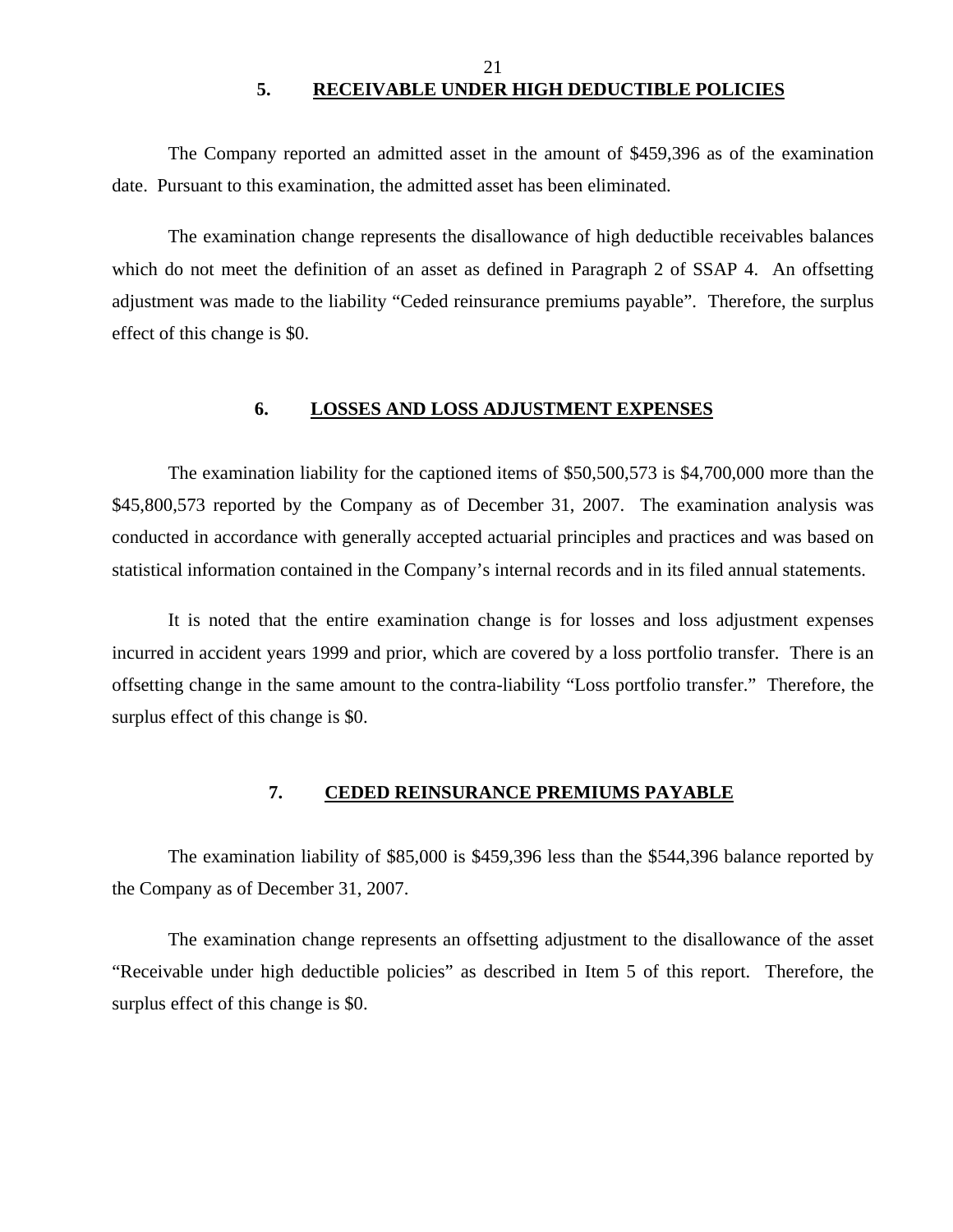### 22 **8. AMOUNTS WITHHELD OR RETAINED BY COMPANY FOR ACCOUNT OF OTHERS**

<span id="page-23-0"></span>The examination liability of \$262,335 is \$2,811,192 less than the \$3,073,527 reported by the Company as of December 31, 2007.

The eliminated liability represents an offset to an admitted asset reported by the Company under the caption "Cash, cash equivalents and short-term investments", which has been not admitted by this examination, as more fully explained in item 4 of this report.

#### **9. LOSS PORTFOLIO TRANSFER**

The examination contra-liability of \$(50,018,800) is \$4,700,000 more than the \$(45,318,800) reported by the Company as of December 31, 2007.

The examination change results from an increase to the liability "Losses and loss adjustment expenses" as more fully explained in item 6 of this report.

#### **10. MARKET CONDUCT ACTIVITIES**

In the course of this examination, a review was made of the manner in which the Company conducts its business and fulfills its contractual obligations to policyholders and claimants. The review was general in nature and is not to be construed to encompass the more precise scope of a market conduct investigation, which is the responsibility of the Market Conduct Unit of the Property Bureau of this Department.

The general review was directed at practices of the Company in the following areas:

- A. Sales and advertising
- B. Claims and complaint handling

No problem areas were encountered.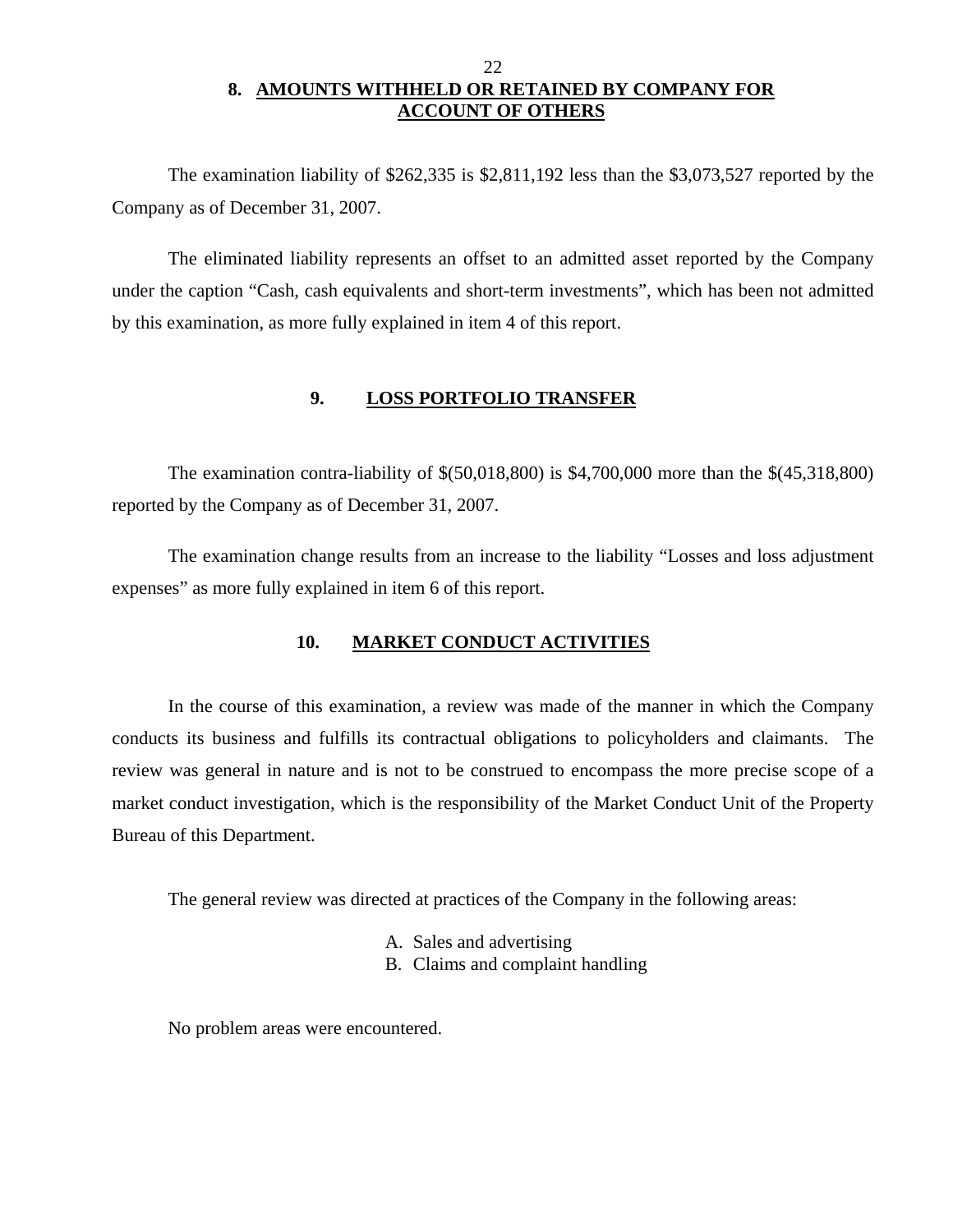#### 23

# 11. COMPLIANCE WITH PRIOR REPORT ON EXAMINATION

The prior report on examination contained one recommendation as follows (page numbers refer to the prior report):

#### ITEM PAGE NO.

#### A. Account and Records

It was recommended that the Company have all contracts, letterheads and documents used in the normal course of business reflect the name of UMI Insurance Company. 9

The Company has complied with this recommendation. One reinsurance agreement with Cologne Reinsurance Company (Dublin) Ltd. still includes the Company's previous name. The Company attempted to get the reinsurer to amend the agreement to reflect the Company's current name but the reinsurer would not make the change. It is not deemed necessary to pursue this any further.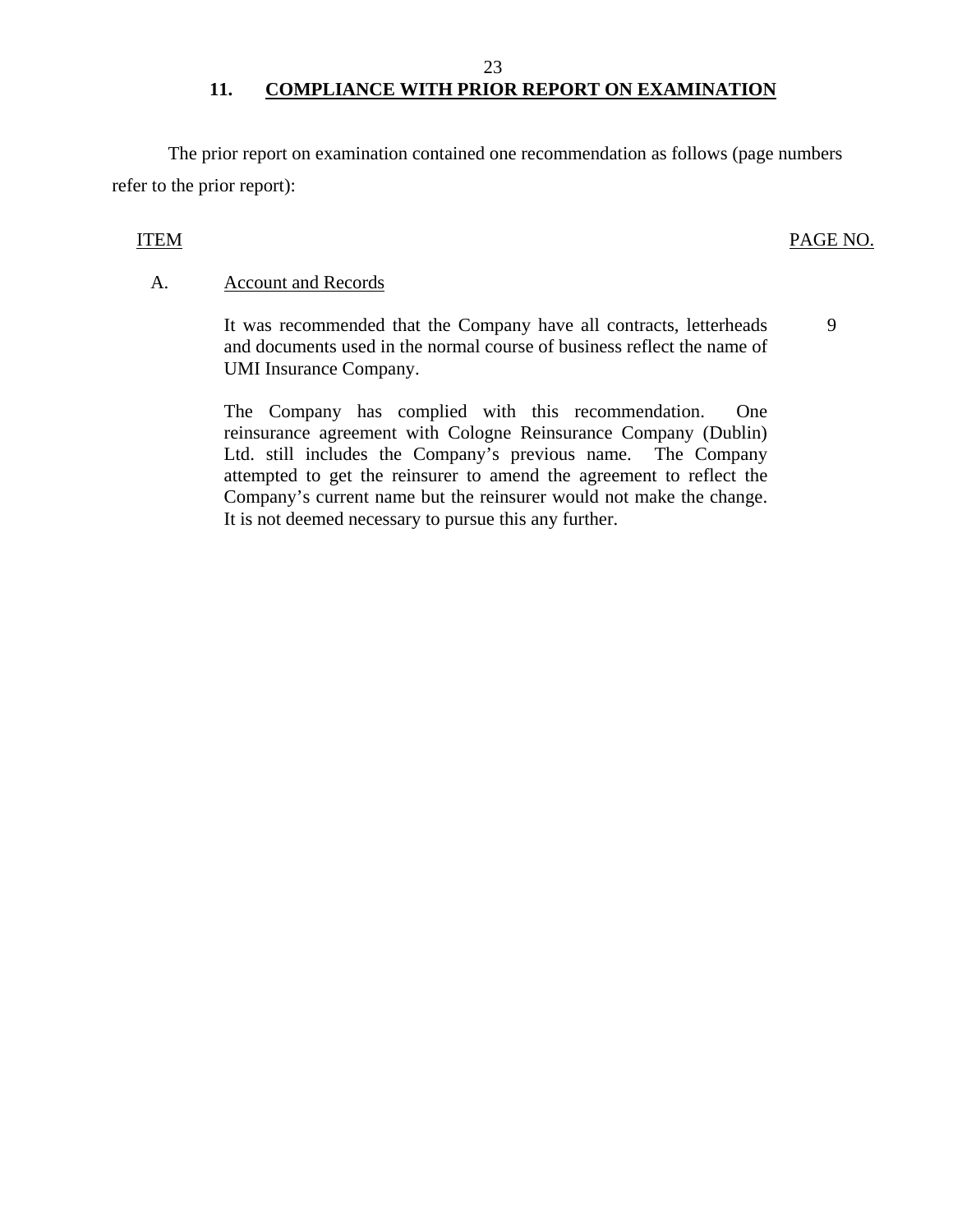#### 24

# **12. SUMMARY OF COMMENTS AND RECOMMENDATIONS**

# <span id="page-25-0"></span>ITEM PAGE NO. A. Management i. It is recommended that the Company maintain signed conflict of interest 5 statements at its home office for each year subject to examination. B. Holding Company System i. It is recommended that the Company file the information required by 9 Department Regulation 52-A. ii. It is recommended that the commissions paid to Archway comply with 10 the terms of the management agreement. It is also recommended that money due the Company by Archway be remitted pursuant to the terms of the management agreement. iii. It is recommended that in the future, the Company file its intercompany 11 agreements in a timely manner pursuant to the provisions of Department Circular Letter No. 33 (1979). iv. It is recommended that the Company refrain from making loans to its 11 parent pursuant to the provisions of Section  $1407(a)(4)$  of the New York Insurance Law. v. It is recommended that, in the future, the Company refrain from 11 rendering services to an affiliate without notifying the Department at least thirty days prior, pursuant to the provisions of Section 1505(d)(3) of the New York Insurance Law. C. Accounts and Records i. It is recommended that the Company comply with the requirements of 13 Section 1411(a) of the New York Insurance Law by having all of its investments authorized or approved as indicated in such section. ii. It is recommended that the Company comply with Section  $1404(a)(6)$  of 13 the New York Insurance Law. iii. It is recommended that the Company comply with Section 1409 of the 13 New York Insurance Law. iv. It is recommended that the Company comply with Section 1217 of the 15 New York Insurance Law, henceforth. It is also recommended that the Company strengthen its internal controls over expenses by requiring that all expenditures be adequately supported by vouchers that sufficiently identify the services rendered, the nature of the disbursement and the

business purpose as it relates to the insurer(s). Furthermore, it is recommended that all approvals to disburse funds from the insurers be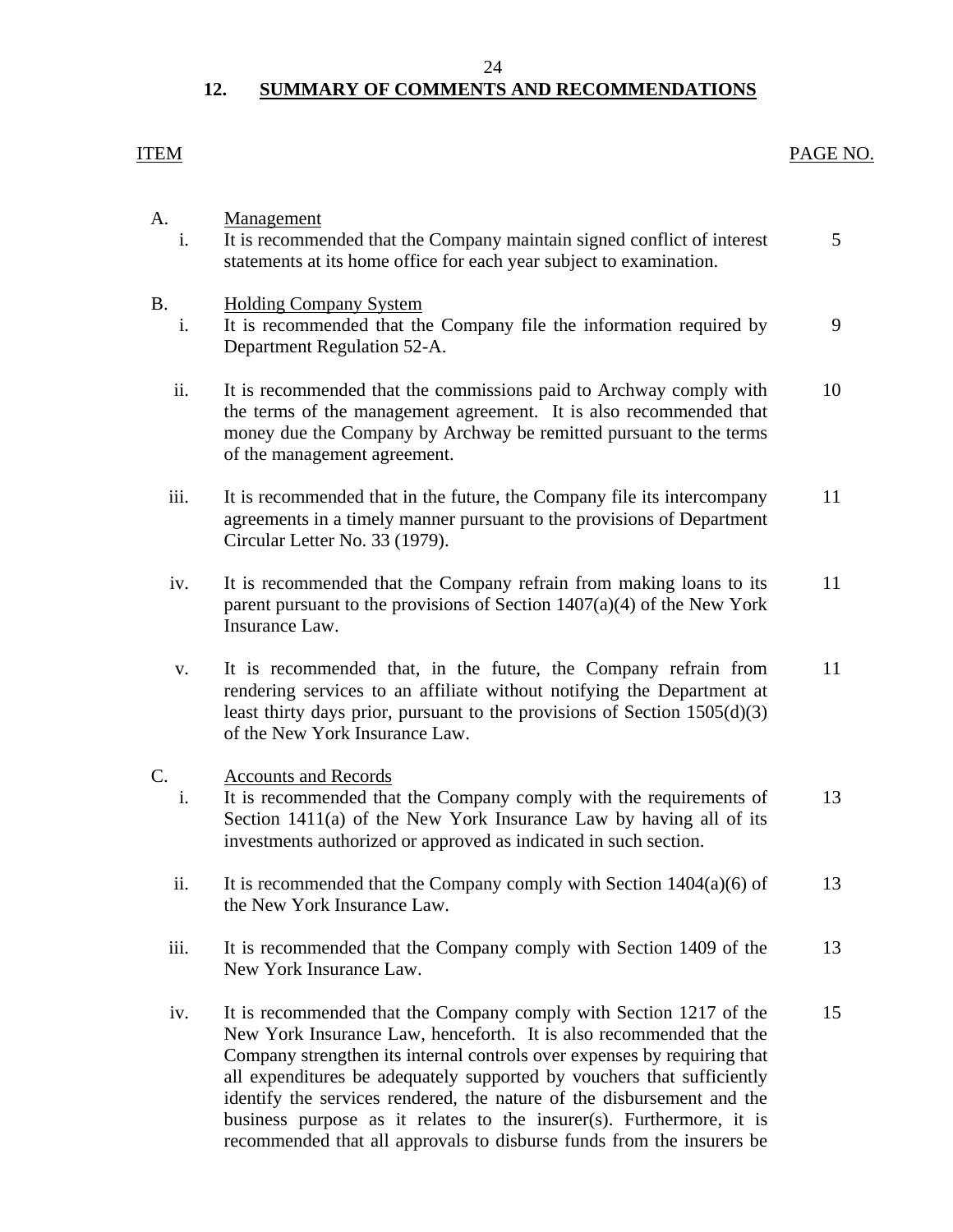appropriately documented, in writing, by an officer or responsible employee of the insurer.

- v. It is recommended that the Company maintain records supporting the 15 allocation of the costs of management fees in accordance with Department Regulation 30, Part 106.
- vi. It is recommended that the Company obtain the cumulative loss data by 15 accident years to support Schedule P.
- vii. It is recommended that the Company develop a disaster recovery plan 15 which is based on a business analysis. It should address all significant business activities, including financial functions, telecommunication services, data processing and network services. The plan must be tested periodically.
- viii. It is recommended that the Company accurately respond to General 16 Interrogatory #26 in its filed annual statement. It is noted that the Company subsequently executed a custodial agreement with M&T Bank.
- ix. It is recommended that the Company disclose its relationship with its 16 affiliate, Archway Insurance Services, LLC, as a controlling producer in Note 10 of the Notes to the Financial Statements of its Annual Statement.
- x. It is recommended that the Company accurately reflect its 16 organizational chart for Schedule Y Part 1 in compliance with the instructions of the Annual Statement.
- xi. It is recommended that the Company accurately report its Schedule Y 17 Part 2 to reflect transactions between itself and Archway in compliance with the instructions of the Annual Statement.
- xii. It is recommended that the Company include the chart specified in the 17 instructions of the Annual Statement for Note 23 (F) of the Notes to the Financial Statements.
- xiii. It is recommended that the Company file the supplemental exhibit 17 specified in Part 112.6(k) of Department Regulation No. 108 with regards to its loss portfolio transfer with Cologne Re Dublin.
- D. Cash, cash equivalents and short-term investments It is recommended that the Company ensure that all collateral accounts 20 held by the Company for its insured should be in the name of the Company.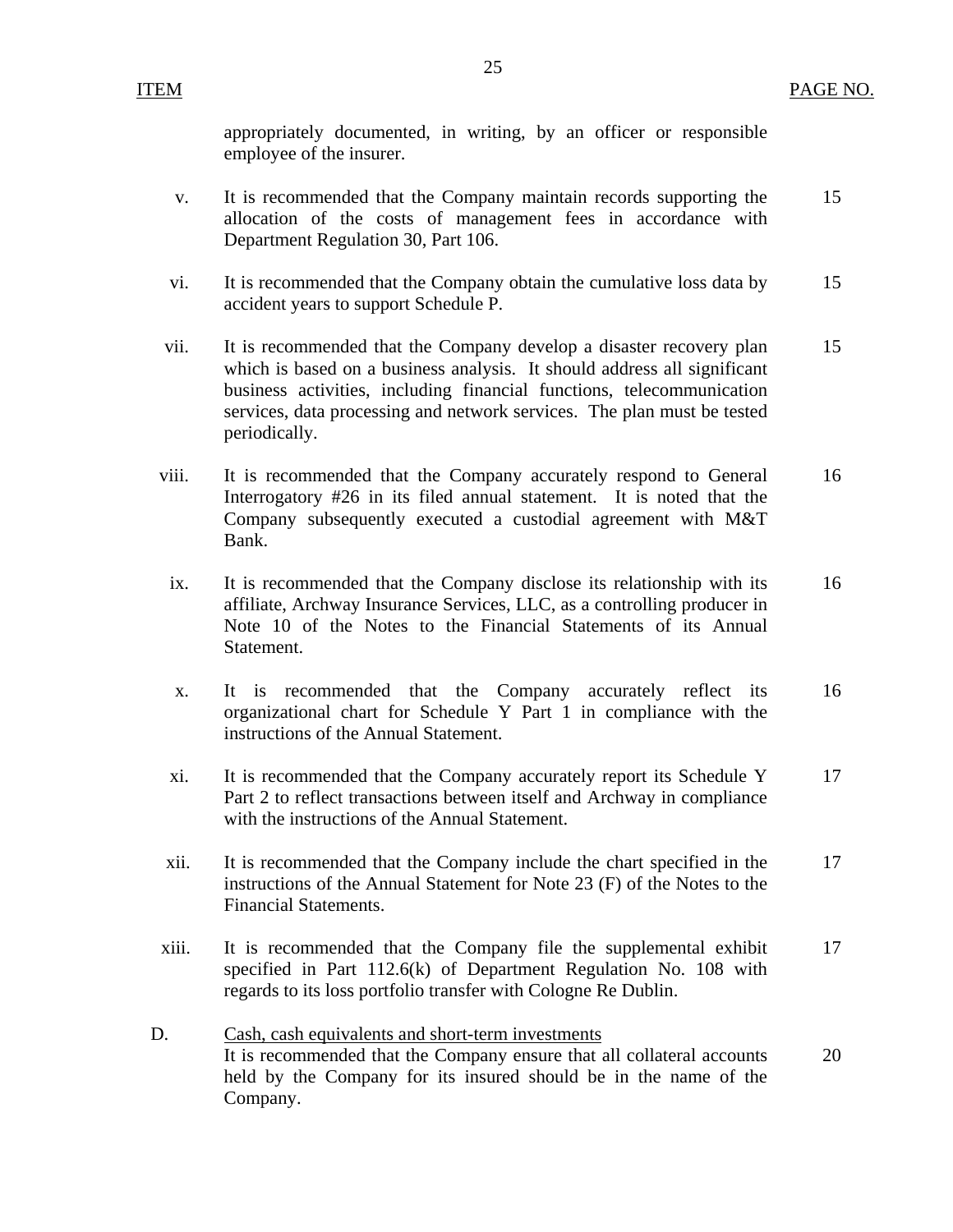Respectfully submitted,

 $\sqrt{S}$  Sheik H. Mohamed, CFE, CPCU Senior Insurance Examiner

#### STATE OF NEW YORK )  $)$ SS:  $\overline{)}$ COUNTY OF NEW YORK )

SHEIK H. MOHAMED, being duly sworn, deposes and says that the foregoing report, subscribed by him, is true to the best of his knowledge and belief.

 $\overline{\phantom{a}}$ /S/ Sheik H. Mohamed, CFE

Subscribed and sworn to before me

this  $\_\_\_\_\_$  day of  $\_\_\_\_\_\_$ , 2009.